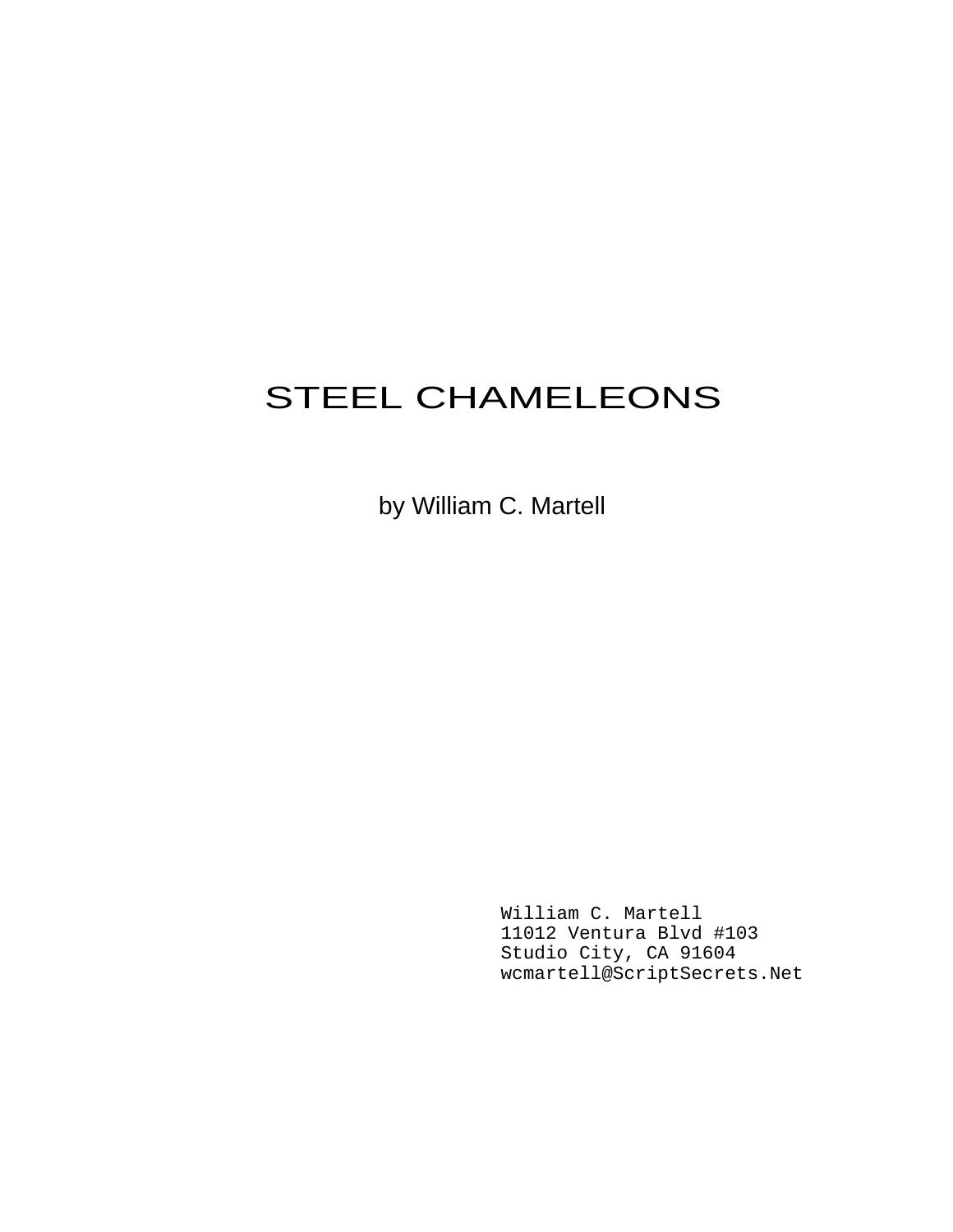FADE IN:

EXT. ESTABLISHING. LOS ANGELES: 2029 -- DAY

Futuristic Los Angeles, tall silver buildings glittering in the sunlight. A monorail zips past.

A title is supered: "LOS ANGELES, OCTOBER 2029"

INT. AFTA INTERROGATION ROOM -- DAY

A pebbled glass window with the AFTA government logo and "Interrogation Room #7"...

Inside the room, a nervous INFORMANT gets the third degree from offscreen OFFICERS. Mag-cuffs on the Informant's wrists.

#### INFORMANT

They brought us here in shipping containers. Least a hundred of us. Told us we'd get papers - we'd still be illegals, you know, but no one would ever know. Told us we'd get jobs.

OFFICER (O.S.) They gave you jobs.

#### INFORMANT

Pulled us out of the container but don't give us any papers. Tell us we need to earn them. We already paid, you know? Made us work in this factory --

OFFICER (O.S.)

Where?

INFORMANT I just wanted a better life, you know?

OFFICER (O.S.) Where is this factory?

INFORMANT Sure, I'm an illegal, but --

The mag-cuffs suddenly slam onto a pair of mag-squares on the table in front of the Informant - yanking his arms. An electric shock sparks through him - he screams.

#### VIDEO MONITOR

The shock stops, the cuffs are released from the table.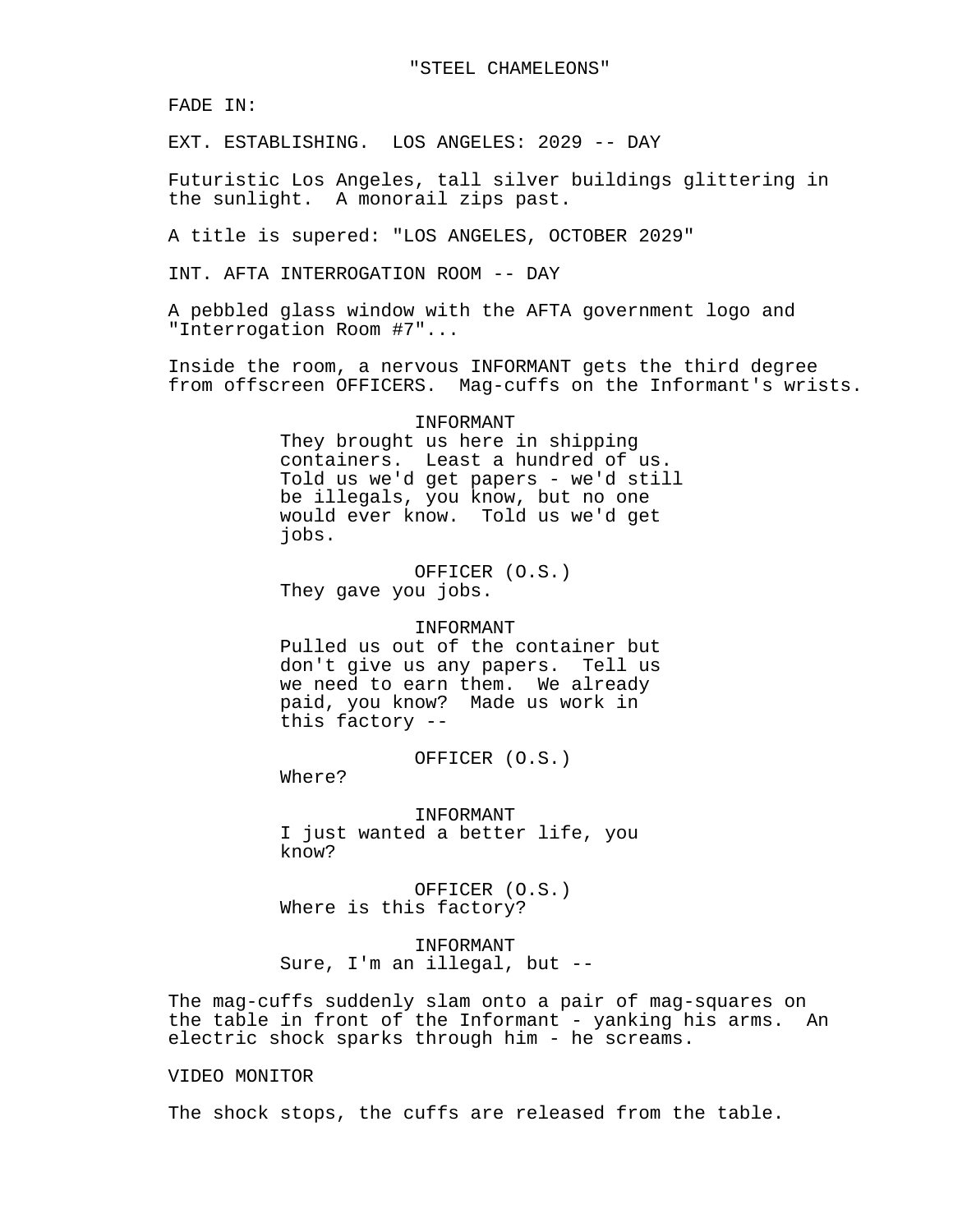INFORMANT There was a picture on the wall. A man with a hammer.

The Informant rubs his wrists...

EXT. ALLEY -- DAY

KEN ROYCE closes his Pippin pocket computer - cell phone sized - and the Informant video disappears.

Below the monorail, gritty streets - we're in the bad part of town and Royce looks right at home on these mean streets. The off-the-rack suit does little to disguise his rough edges.

On the wall near a doorway - graffiti of a man with a hammer.

Royce kicks the door open and rolls into the room.

INT. SWEAT SHOP -- DAY

A room full of ILLEGALS work machines under the watchful eye of a burley FOREMAN. When the Illegals stop for a moment to look at Royce, the Foreman smacks one with his cane.

#### ROYCE

Is that a cattle-prod?

Royce flips open his badge.

ROYCE Inspection. No reason to worry, right?

The Foreman sticks close to Royce as he walks through the factory. The Illegals attempt to focus on their work.

One is the Informant - who doesn't look anywhere near Royce.

ROYCE All these people have their work papers?

Royce looks in a trash can - filled with greasy fast food wrappers. Looks from Illegal to Illegal.

> ROYCE Lotta greasy food in there.

Royce locks eyes with a BLOND ILLEGAL as he walks past.

ROYCE You people need your grease?

Royce turns a corner, notices a BROWN HAIRED ILLEGAL... Who has to be an identical twin to the Blond Illegal. Stops.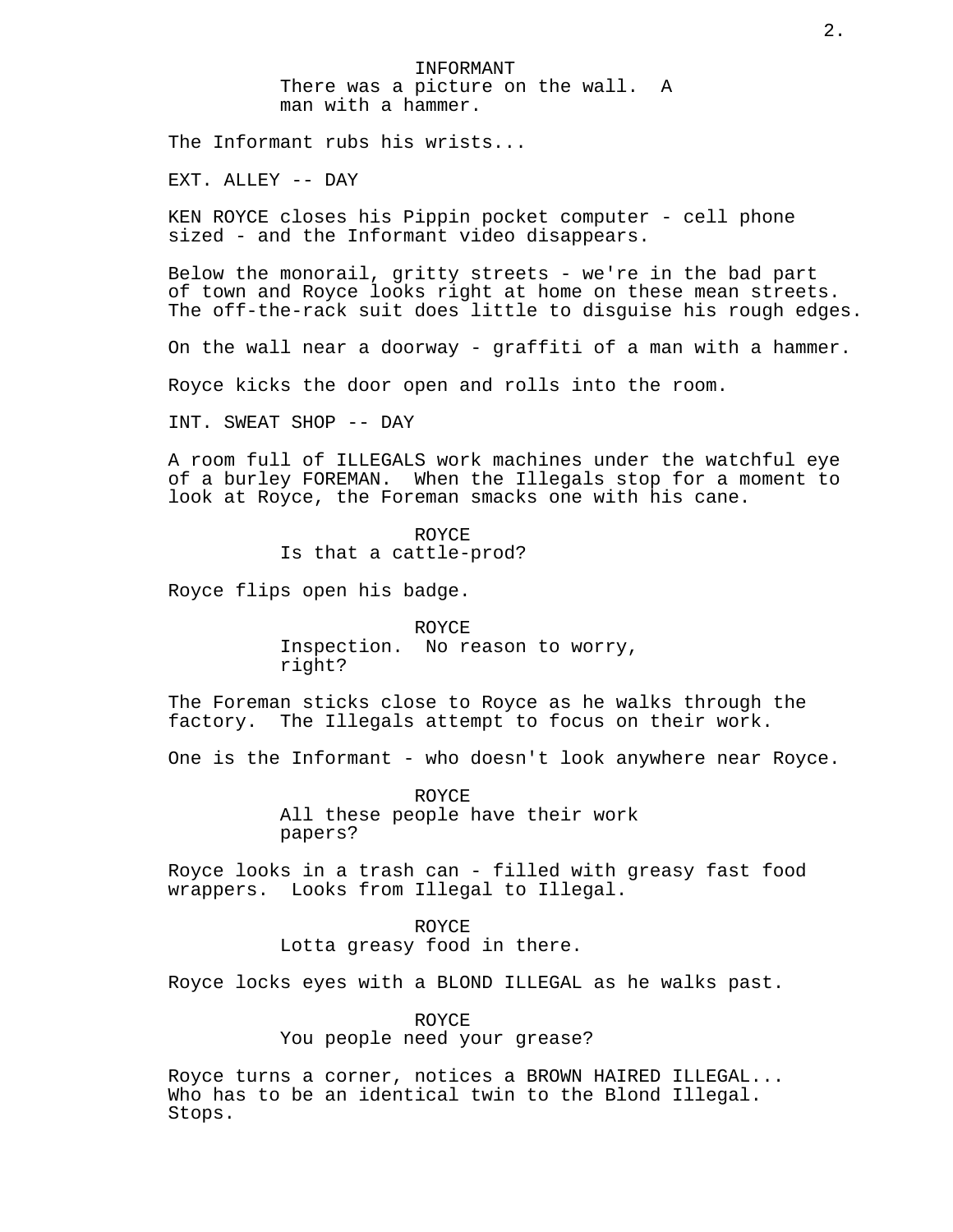Smiles at the Foreman.

ROYCE Those two better be twins. I think we should see their papers - see if the names match up, huh?

Suddenly, the Brown Haired Illegal bolts. Crashes through a stack of boxes, smashes out a back door...

> ROYCE Stop! AFTA Officer! Stop!

Royce gives chase... drawing a sleek futuristic gun. Other illegals chatter in some language.

INT. STAIRWAY -- DAY

The Brown Haired Illegal races up a staircase. Royce a landing behind him.

> ROYCE Stop or I'll shoot!

The Illegal doesn't stop - he hauls ass up the stairs.

ROYCE

Shit.

Royce gives chase, racing up the stairs. Landing after Landing. Higher and higher.

ROYCE

Stop!

Royce is two landings back - this Illegal can run!

The Illegal snatches a trash can from a landing door without slowing down, and fires it down the stairs at Royce.

ROYCE

Shit.

Jumps over the trash can, almost losing balance. Continues up the stairs carefully.

EXT. ROOFTOP, LOS ANGELES -- DAY

The Illegal blasts through the doors, stops, surveys the roof. Not a drop of sweat on him. His eyes move back and forth strangely - like a machine. Hears Royce's footsteps, finds a place to hide. Wham! Royce kicks through the door, gun ready. Sweat pouring off him after racing up the stairs.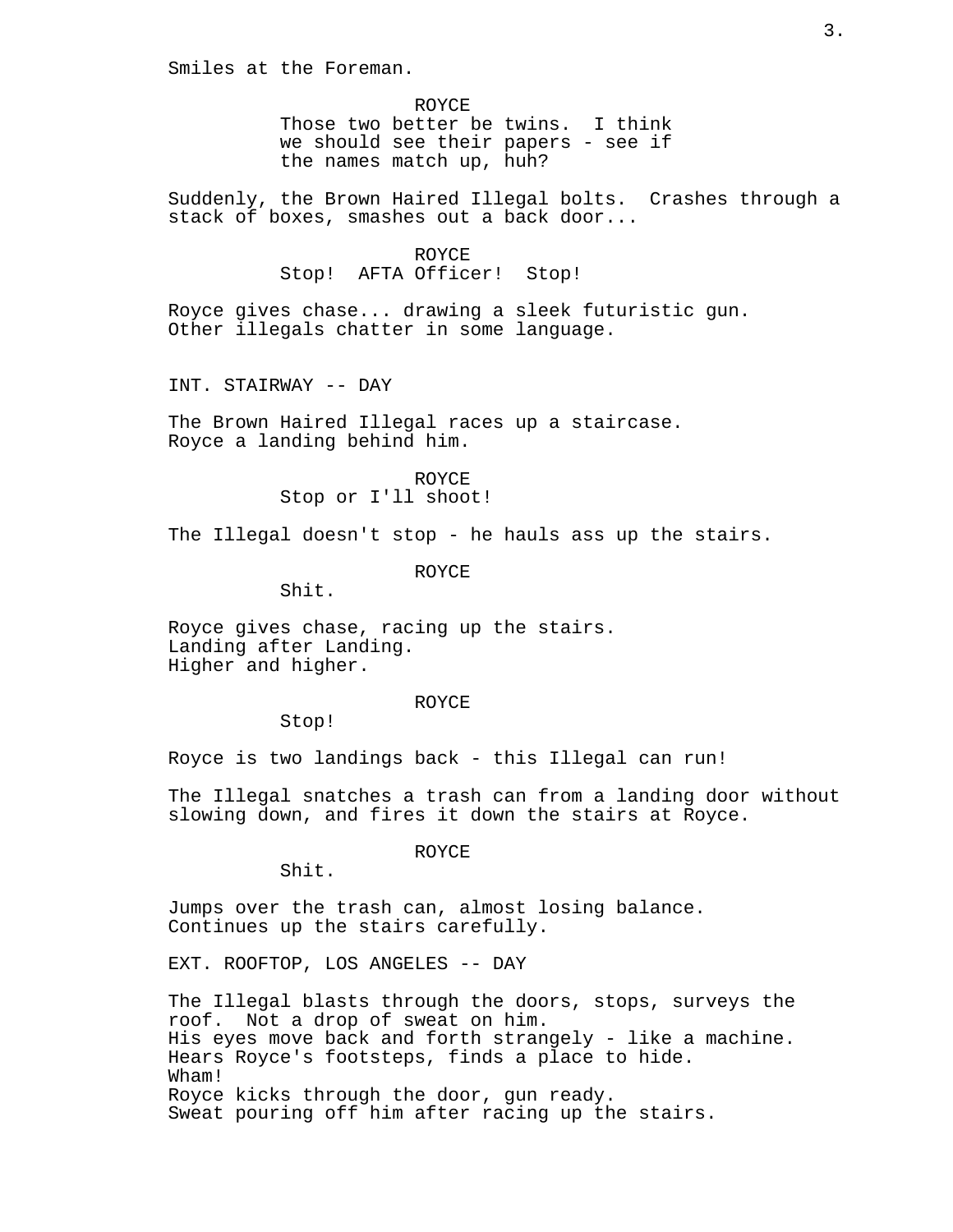ROYCE I don't want to shut you down.

Royce moves across the roof, searching for the Illegal. Lots of steam vents and sub-structures to hide behind. Hears a noise to his left and spins... A bird takes flight. Royce almost shoots it.

#### ROYCE

Nowhere to run. Why not give up? Save us both some trouble?

Royce passes a steam vent - hears a sound behind him. Spins... Just in time to see the Illegal charging at him.

ILLEGAL

Screw you!

Royce fires. Misses - The projectile arcs around and hits a gas pipe. A strange pen-light like projectile.

Before he can re-aim, the Illegal slams a fist into his face. Knocking Royce to the ground.

Royce rolls to his feet, fires. Misses again. The projectile zooming over the Illegal's left shoulder... Arcs around and hits a steel vent pipe.

WHAM! The Illegal kicks the gun from Royce's hand. The gun goes skittering across the roof.

> ILLEGAL All we wanted was a better future.

Royce takes a punch to the face. He rolls his head away from the blow, and it just grazes him.

The Illegal spins and tries to hit Royce again.

This time, Royce is ready. He blocks and rolls away from the punch, pops up, left foot swings to connect with Illegal's shoulder.

Wham! Illegal fakes left, swings a foot around to the right.

Royce ducks under it. Grabs Illegal's leg with both hands and flips him over.

> ROYCE There's no future for you.

Illegal slams onto the roof, rolls, comes back to his feet. Not a bead of sweat on him. This guy's a machine!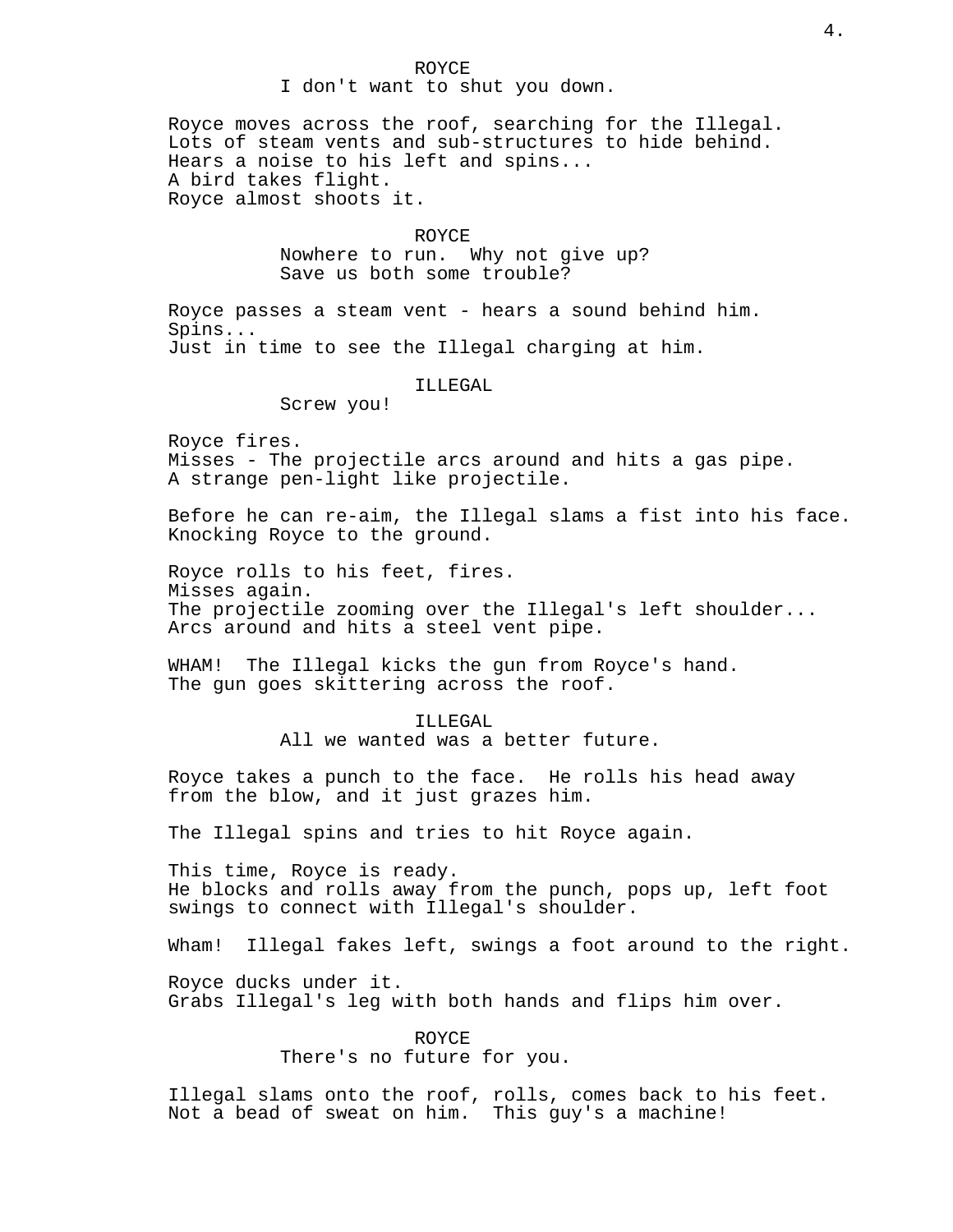The Illegal charges, hitting and kicking at Royce. It's all he can do to block the hits... some land painfully. The Illegal is driving him to the edge of the roof!

> ILLEGAL Warranty's for the life of the machine.

The Illegal lands a super-fast kick to Royce's face.

ILLEGAL Must have hurt. You got a warranty? They replace any parts I tear off?

Royce swings a fist. The Illegal plucks it out of the air. Begins twisting it around. Forcing him to the edge of the roof.

Royce looks ALL THE WAY DOWN to the street below. Cars. Pedestrians. A really hard cement sidewalk.

> ILLEGAL Which you think will hit first? You or your arm?

The Illegal twists. Seconds before his arm snaps, Royce spins around, breaking free, and kicks the Illegal in the face.

The kick knocks the Illegal back... ................Rolling across the roof... ........................Coming up with a piece of steel pipe! Charging at Royce!

Royce looks at his fallen pistol - way over there. Spots a board a few feet away. Grabs it and swings it at the Illegal.

Whack! Whack! Whack! The Illegal uses the pipe to cut the board down to size.

## ILLEGAL You can't win against steel.

The Illegal raises the pipe overhead...

Royce THRUSTS the ragged end of the board into his face.

Removing a layer of flesh... exposing wires and mechanisms and plastic skeleton. This guy really is a machine!

> ROYCE The life of the machine?

Royce rolls to his fallen gun, scoops it up, aims...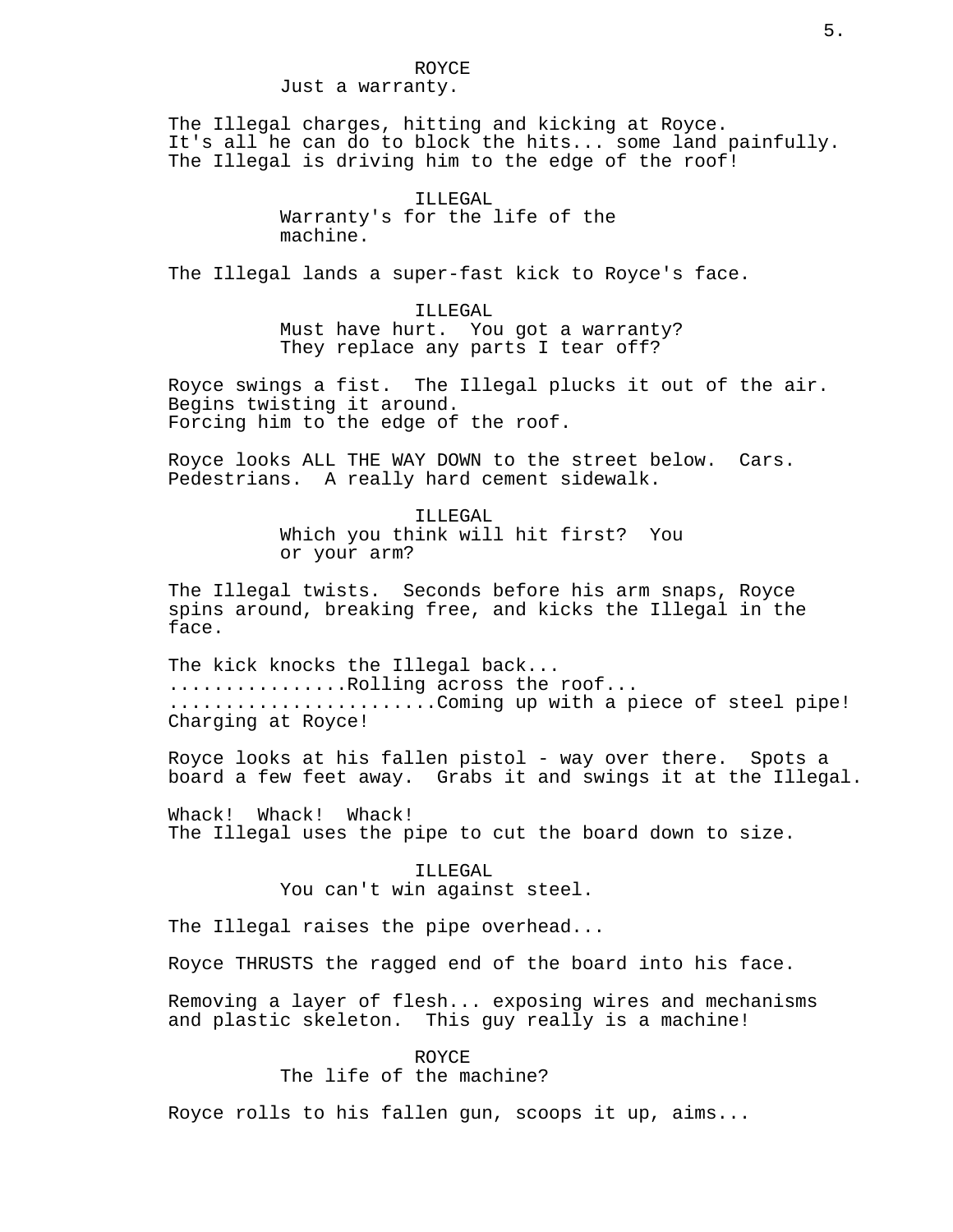At the Illegal, racing at him, steel pipe overhead!

Royce fires. Misses - projectile strangely following the steel pipe. Fires. Misses - projectile hits the steel pipe and connects. Illegal almost on top of him! Fires. Hits the Illegal in the chest. The Illegal is kicked down. The projectile sticking out of his chest.

#### ROYCE

It's over.

Royce starts to push a button on the gun - a second trigger.

The Illegal sits up, yanks the projectile from his chest seconds before it arcs and sparks (would have shorted him). He grabs the steel pipe and rises to his feet, using the gas pipe as a crutch. Bad move...

The projectile on the gas pipe also arcs and sparks... Bursting into flames! A jet of flame hits the Illegal, BLASTING him back to the edge of the roof as it ignites him!

The Illegal falls off the edge of the roof on fire. Falls all the way down to the street below.

Royce looks over the edge at the burning mess below.

## ROYCE

Warranty expired.

EXT. SWEAT SHOP -- DAY

The burning android's hand moves as the plastic ectoskeleton melts. Soon, there is nothing left but a burning puddle and some metal parts.

EXT. TITLE SEQUENCE

James Bond titles. Flames and metal skeleton. Hot women. A man with a futuristic gun in silhouette. One woman turns and becomes another woman. Every turn might change the identity. A woman changes into a man. Everything can change nothing is as it seems. Everyone's a chameleon.

INT. AFTA - LOBBY -- DAY

Ultra-modern lobby. A receptionist behind a desk answers on the second ring.

> SECRETARY Federal Bureau of Alcohol, Tobacco, Firearms and Androids.

Behind a window with the AFT&A logo...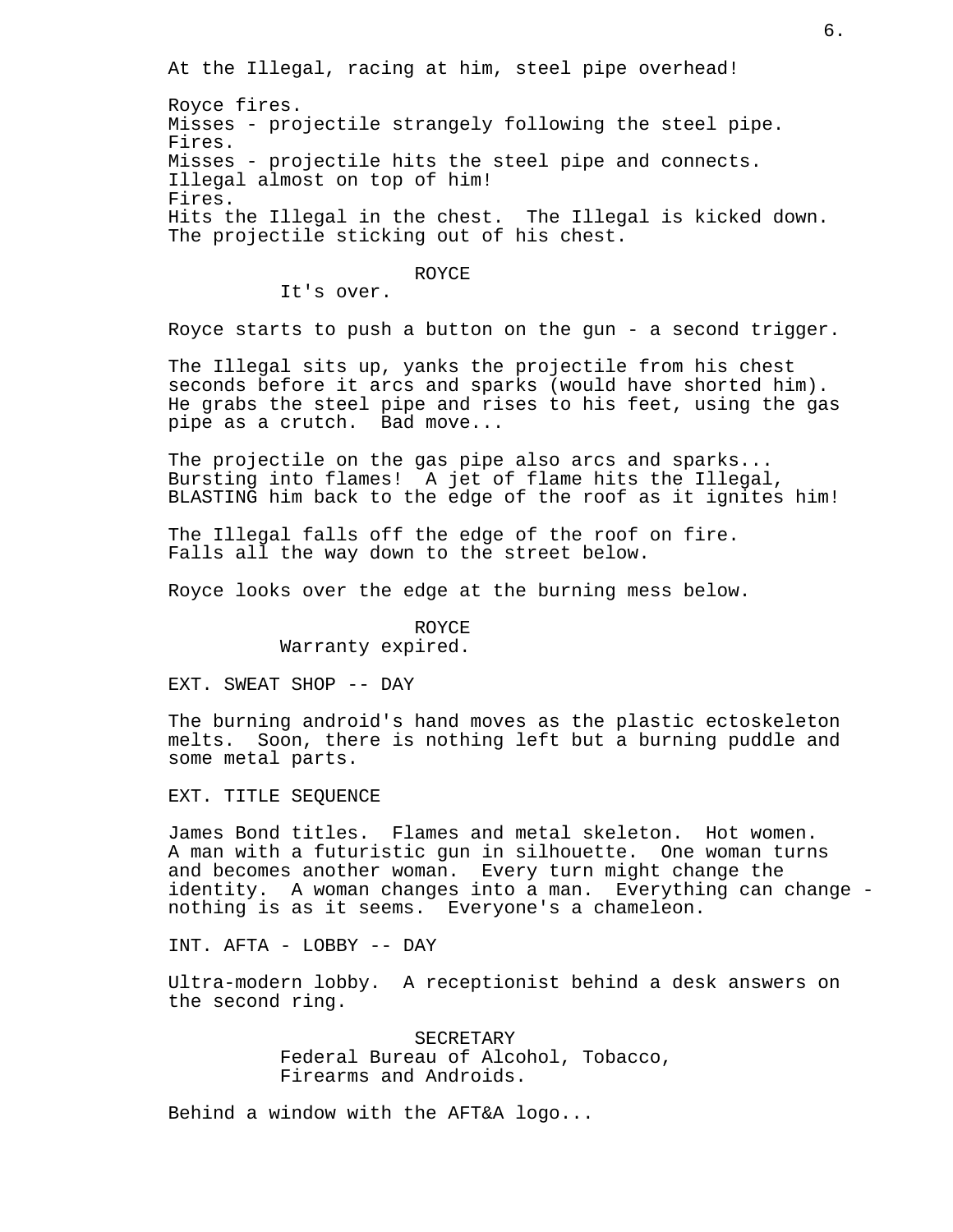The charred android hand in a plastic evidence bag is dropped on the most expensive real oak desk in Los Angeles.

## ROYCE Cheap Chinese manufacturing.

#### CONNERS

## Not on the desk!

Stuffy and conservative, LAWRENCE CONNERS is the stern father figure in charge of the Los Angeles branch of AFTA. Everything on his desk is perfectly placed, except for the evidence bag. Royce plops down in a chair, leaving the bag on th desk.

#### ROYCE

Gotta tighten up the borders. Too many of these things slipping through.

Conners uses the tips of his fingers to remove the bag, studying the report clipped on the outside. The evidence bag ends up in a tray near the door.

> CONNERS High impact plastic ectoskeleton?

ROYCE That's why I had trouble hitting it.

Conners uses a wet-nap on his fingers.

CONNERS

And why did you have trouble waiting for the rest of the team?

Ultra-modern office - everything is wireless. A remote pad built into the desk controls everything... except Royce.

> ROYCE It was a hot lead. Didn't want them to scatter while some unit commander was still making plans.

CONNERS This is a government agency, Royce, not a one man force.

ROYCE The team was right behind me. We didn't lose any of them.

CONNERS Yet we did have to close Spring Street for five hours to process a crime scene.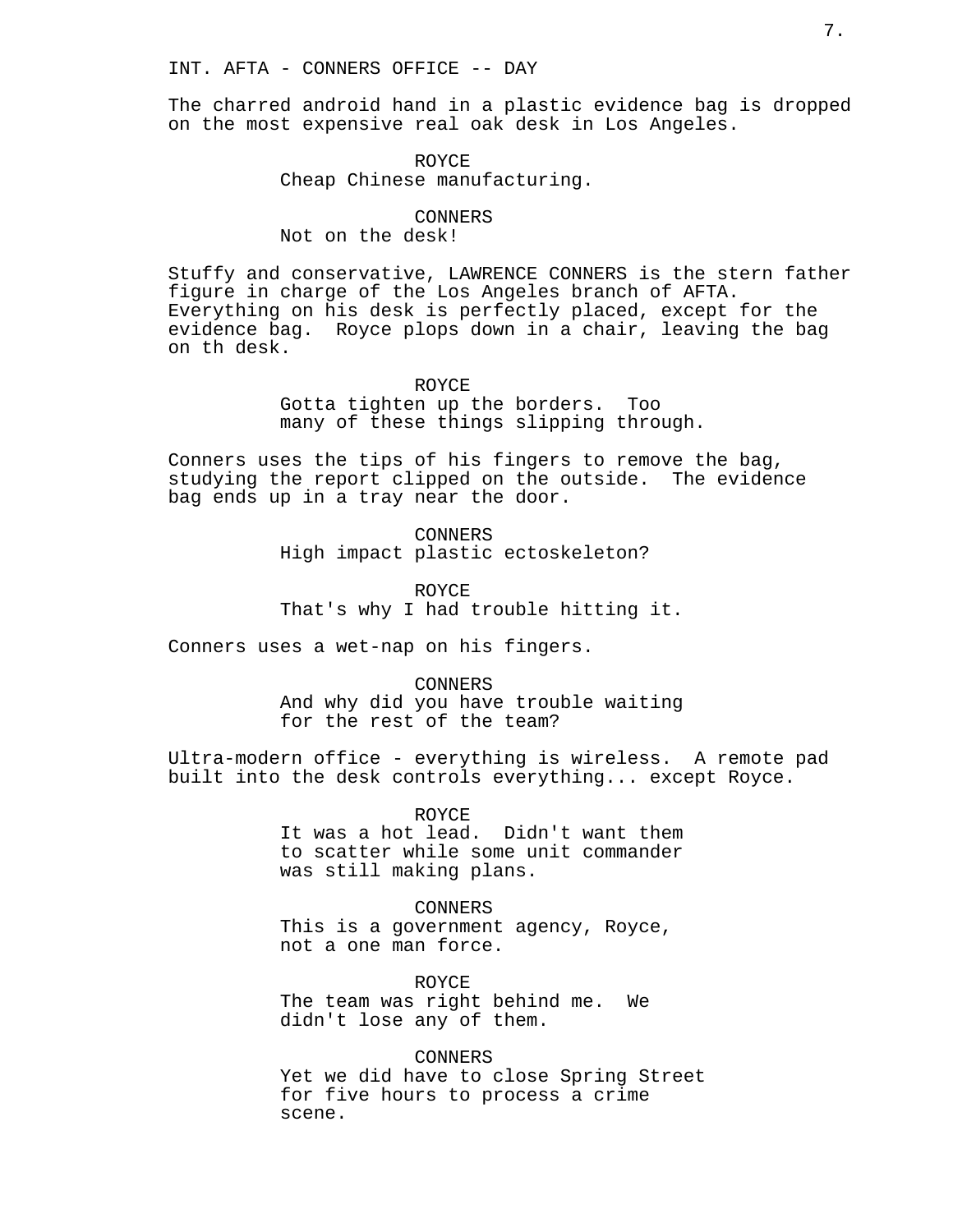ROYCE (nods to evidence bag) Give me a shovel, I could have scraped that thing off the street in ten minutes.

CONNERS Do you have any idea what your raid cost this agency?

A rhetorical question - Conners hands him the cost report. Royce tosses it in the trash without looking at it.

> ROYCE Next time I'll try to be more careful where I throw out the trash.

Conners touches his desk-remote - a screen raises from the end of the desk and the lights dim slightly.

> CONNERS I'm sure the local authorities in Nevada will find that comforting.

ROYCE They have their own AFTA branch.

CONNERS But they don't have any agents of your caliber, Royce.

ROYCE You're not transferring me to that --

CONNERS Not permanently. They have a little problem. Eight amusement droids are

missing from the DeLosi Resort in Las Vegas. They need someone to see that they are safely returned.

ROYCE

Amusement droids.

ON THE SCREEN

A commercial for the DeLosi Resort.

A mediaeval CASTLE in the fog.

ANNOUNCER (V.O.) Looking for the adventure of a lifetime?

A pair of KNIGHTS IN ARMOR battle each other to the death.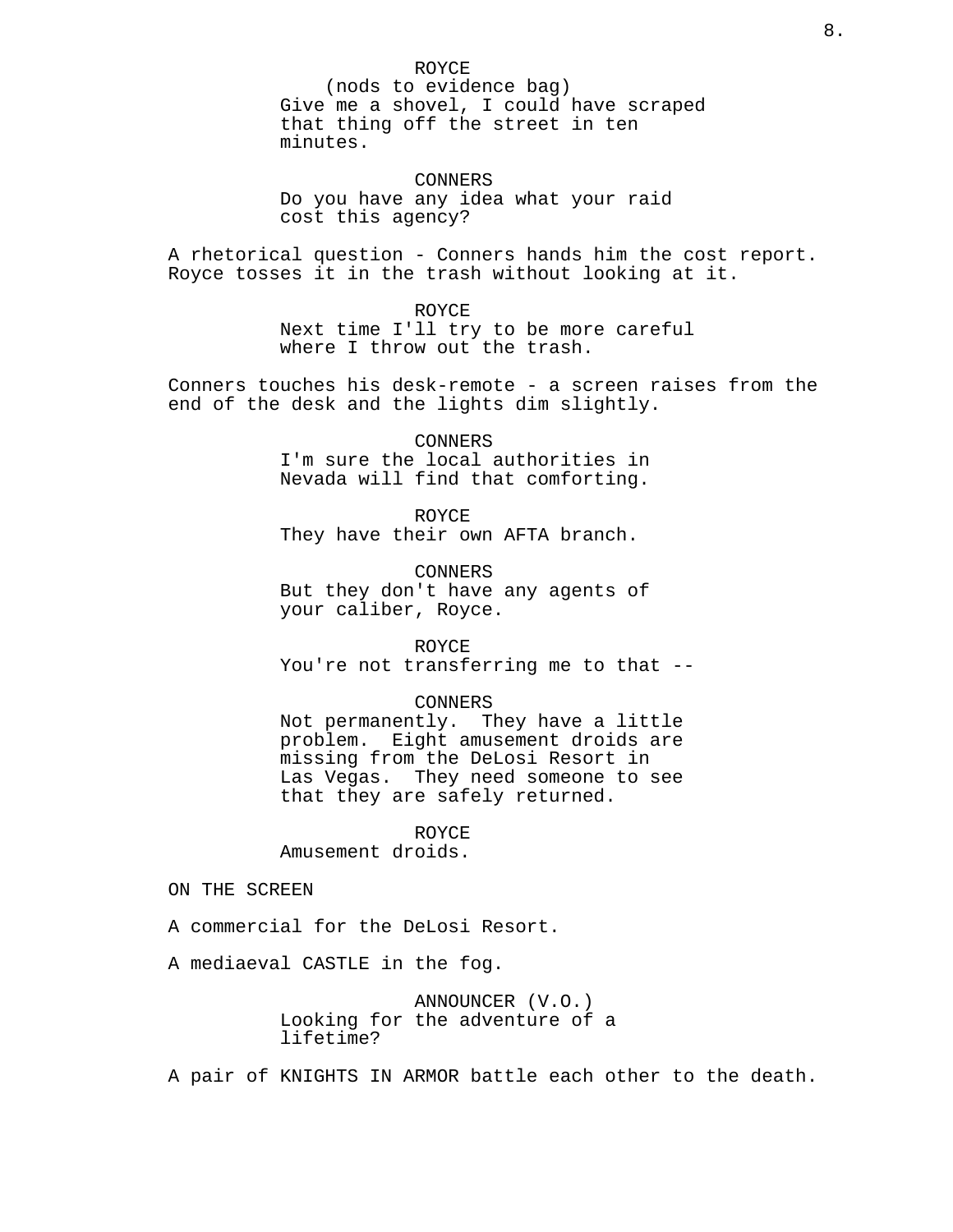THE DINING ROOM of the castle filled with TOURISTS in period garb (but looking out of place) eating lavish portions of a feast with their bare hands. Drinking gallons of wine.

## ANNOUNCER (V.O.) An exciting battle...

Back to the BATTLING KNIGHTS, as one of them kills the other, takes off his helmet to expose a TOURIST FACE, and is hugged by his TOURIST WIFE.

> ANNOUNCER (V.O.) Plus a night with a beautiful wench...

IN A CASTLE BEDROOM our TOURIST KNIGHT has removed his armor and is approached by a breath taking BEAUTY in a laced peasant gown. She kisses him and removes the gown.

> ANNOUNCER (V.O.) Or a handsome Knight...

IN ANOTHER BEDROOM our TOURIST WIFE kisses and handsome KNIGHT... the same knight who was killed...

> ANNOUNCER (V.O.) All for one low price. The DeLosi luxury resort. Just a thirty minute bullet train ride from Los Angeles.

THE CASTLE shimmers in the Las Vegas desert, surrounded by other hotels and casinos - a more crowded skyline than today.

> ANNOUNCER (V.O.) Other available adventures include Western Gunslinger, Pirate's Cove, Roaring Twenties and Space Wars.

A quick image of each adventure.

INT. AFTA - CONNERS OFFICE -- DAY

Conners hits the remote and the screen disappears.

ROYCE Anyone who screws an android...

CONNERS Amusement Droids fulfill an important function, Royce.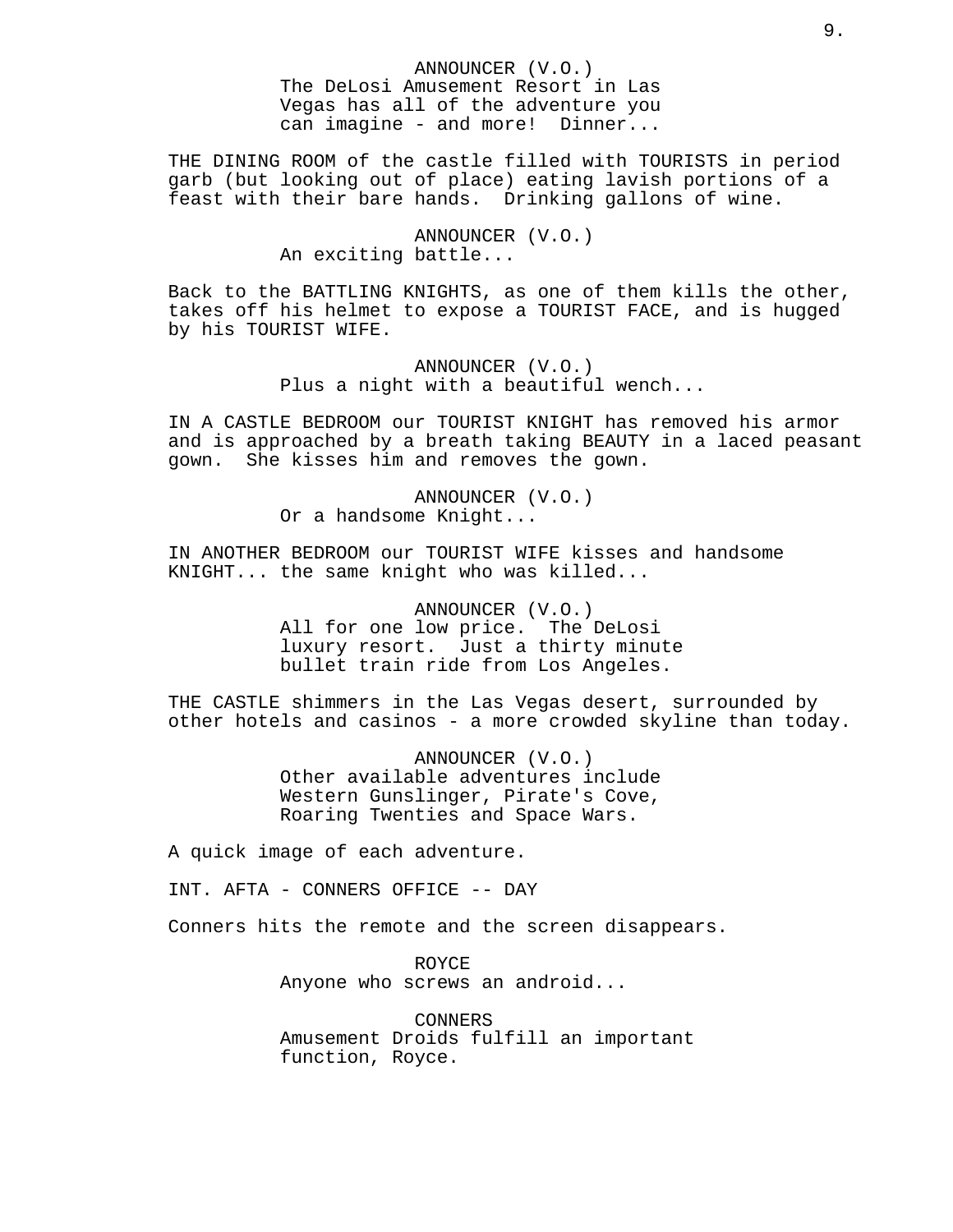That's why out of fifty-three states, they're only legal in Nevada and Congress is voting to build a fence.

#### CONNERS

They provide a way for people to work out their violent fantasies, in addition to disease free sex for those unable to control their libidos.

## ROYCE

It's like screwing a toaster.

#### CONNERS

They're the most popular attraction in Nevada. Billions in tourist dollars.

#### ROYCE

Why don't they lo-jack these things? DeLosi could just go pick them up at lost and found.

## CONNERS

And you could spend the next two weeks at your desk. Don't you think this is a better use for your unique skills?

Conners touches a control on his desk. Beep from Royce's pocket. He pulls out his Pippin pocket computer, flips it open. The screen reads "New File Received".

#### CONNERS

That's the complete dossier on DeLosi. He may have connections to the Faustino organized crime family in New York.

ROYCE

Glad to to be working for a good cause.

CONNERS Try to stay out of trouble this time.

Royce moves to his feet, grabs the bag and splits.

EXT. DESERT -- DAY

The quiet desert between Los Angeles and Las Vegas...

A high speed mono-rail zips past.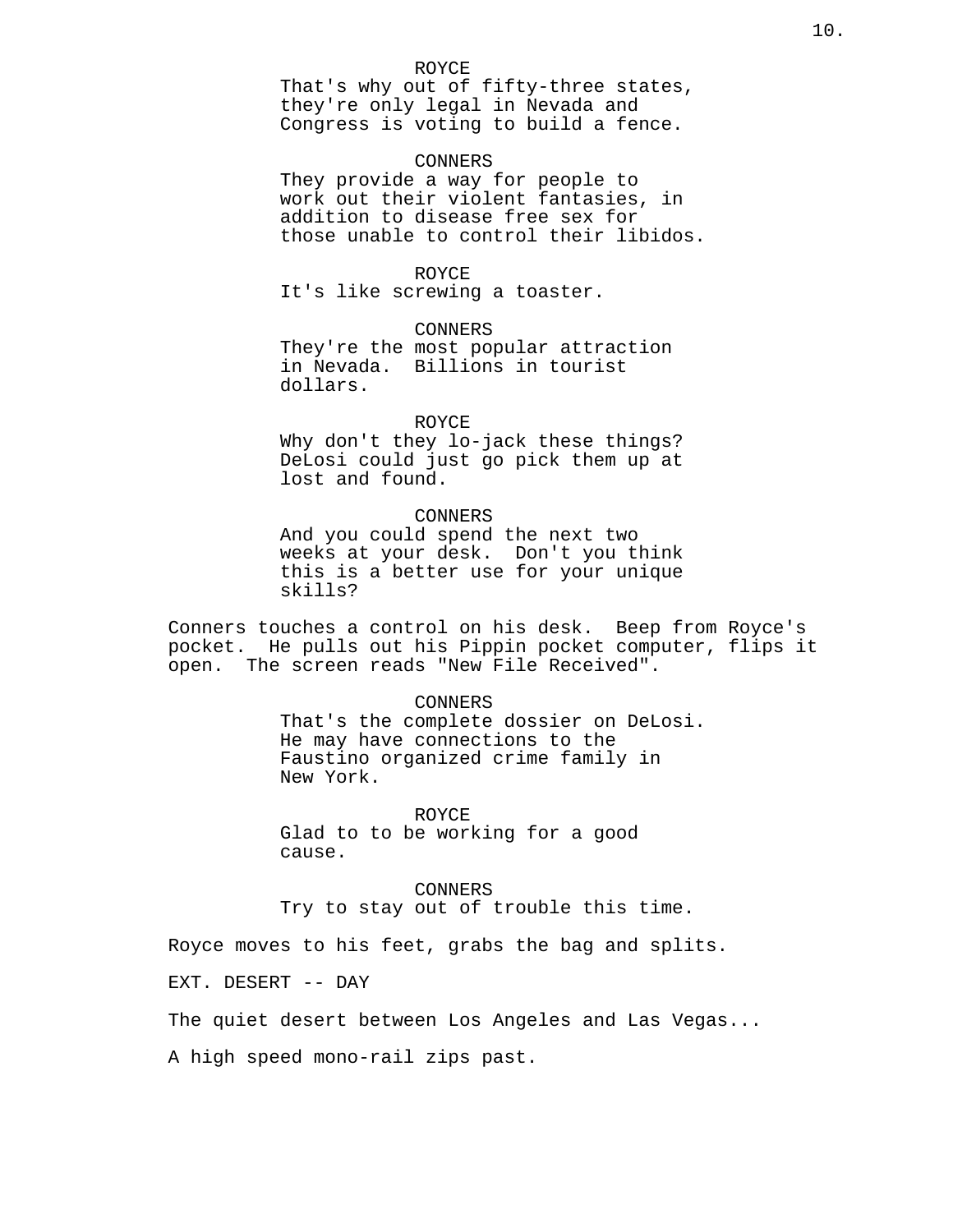Las Vegas shimmers in the sub with a million neon lights. New hotels, new resorts - the city reborn.

The monorail zips between casinos.

EXT. LAS VEGAS STRIP (MOVING SIDEWALK) -- DAY

Royce glides down the moving sidewalk, bathed in neon light. The city is alive with vacationers who have escaped their boring factory jobs for a week in sin city.

Royce passes several casino and resorts until he comes to the DeLosi Castle from the advertisement. Steps onto a moving sidewalk that takes him through 3D ads for the wonders of casino gambling, Robotic Adventures, and Android sex.

ROYCE

Viva Las Vegas.

He enters the Casino.

INT. DELOSI CASINO -- DAY

Royce strolls past slot machines and blackjack tables.

Panel-screens advertise the Adventures: Western Gunslinger, Pirate's Cove, Roaring Twenties, Space Wars and Knights.

At the back of the Casino are gaps between slot machine banks with video advertisements for the adventures. Royce pulls out a scanning device and runs it across the screens.

One of the screens makes the scanner beep. Royce pockets the scanners, notices a hidden video camera near the ceiling. Runs his hand over the screen until he finds a button...

A hand-scanner emerges from the screen. As Royce studies the hand-scanner, a SECURITY GUARD approaches.

> **GUARD** Can I help you with something?

ROYCE How do you get through here?

The Guard puts a hand on Royce's shoulder.

GUARD You don't. Authorized personnel only.

The Guard pulls him away from the door, Royce swings into action twisting the Guard's arm and slapping his palm against the hand-scanner. The door-screen zooms open.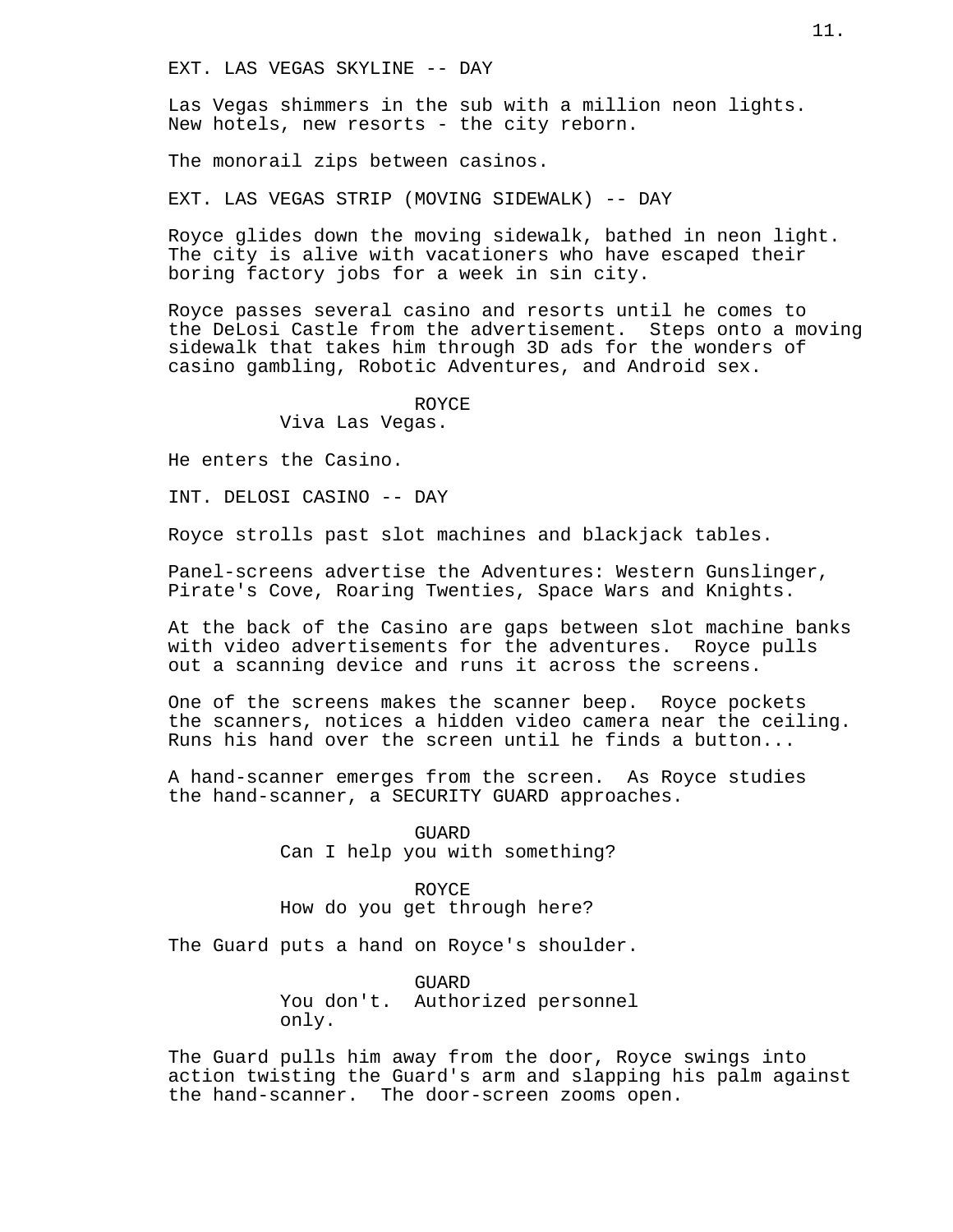Thanks.

Royce lets go of his arm, grabs his neck tie, drags the Guard behind him as he enters a hallway. Door closes behind them.

> ROYCE Which way is DeLosi's office?

> > GUARD

Screw you.

Royce swings his head into the wall.

ROYCE

Which way?

Swings his head into the opposite wall.

GUARD Down the hall, to the left.

Royce pulls the Guard down the hall...

INT. DELOSI'S OFFICE -- DAY

The cliche mobster's office with a couple of major exceptions: A wall of self help DVDs, and a sand garden on the desk. Pleasant New Age music plays. GUARD #2 stands by the door.

MEL DELOSI looks like a mobbed-up casino manager on the outside, but he's got anger management issues. Because even the most minor problem might set him off, he's become afraid of conflict. Violent and nervous.

The door bell startles him.

DeLosi presses a button on his wireless desk and the Guard's face shows up on a monitor.

> DELOSI I'm busy - what is it?

GUARD (V.O.) Got something for you.

The Guard's face is all we can see on the monitor.

DELOSI What? I have to guess what it is? Money? A broad? Calisee's head on a plate?

GUARD (V.O.) You may not like it.

Delosi hits the door lock button.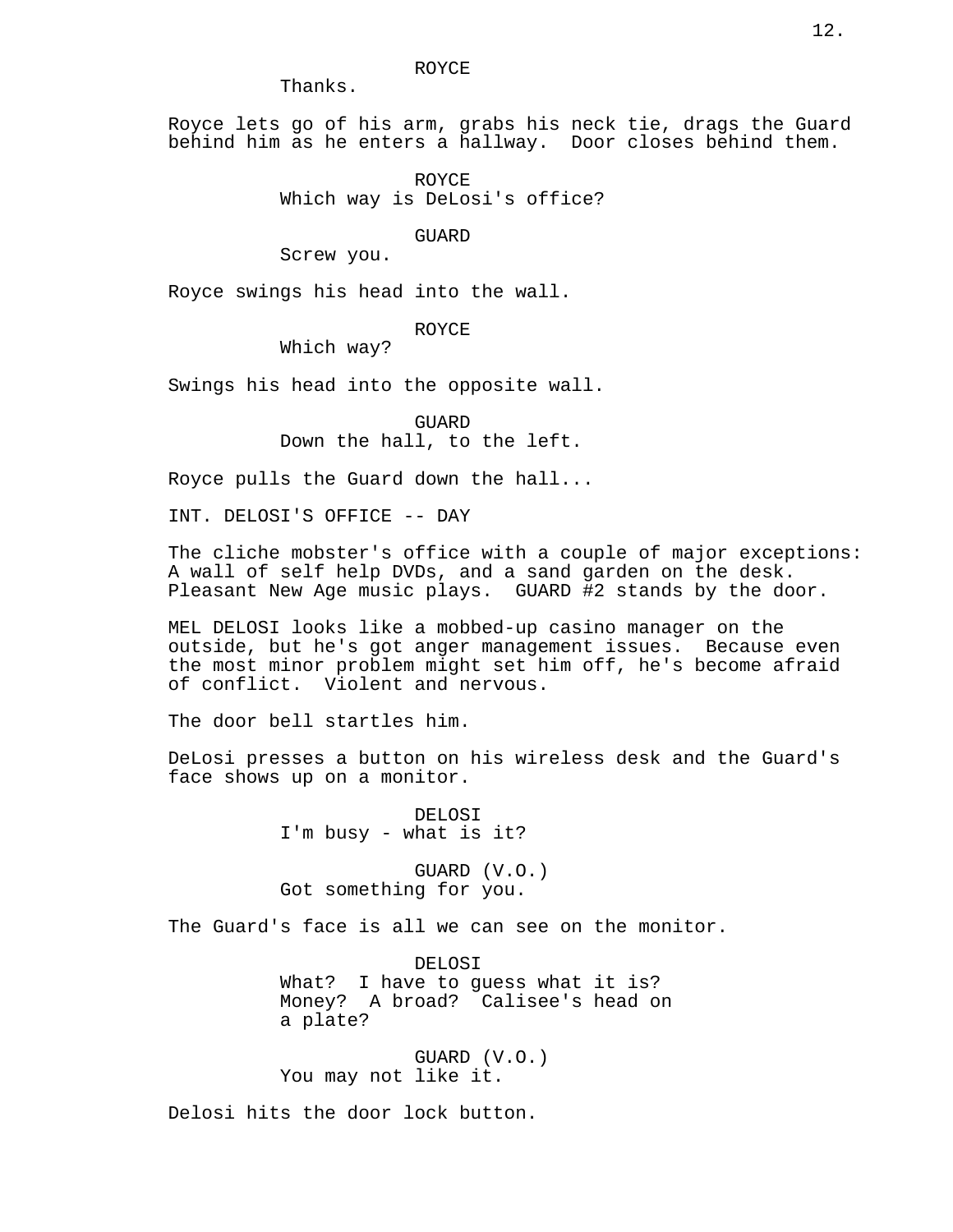The Guard stumbles through the door, Royce holding his neck tie. The door wooshes closed, trapping them in the room.

DeLosi begins raking the sand in his garden.

Guard #2 pulls his gun, aims it at Royce. But Royce flicks the neck tie, throwing the first Guard into Guard #2. The gun skitters. Royce does some "Guard Fu" - spinning the Guard like a yo-yo into Guard #2, knocking him down.

DeLosi continues raking the sand, chanting his mantra.

DELOSI This too shall pass. This too shall pass. This too shall pass.

Royce hefts both Guards by their neck ties - knocking their heads together. Controlling both larger men.

ROYCE

Ken Royce, AFT&A.

DELOSI

Is this an inspection? We aren't scheduled until March...

As DeLosi rakes, Royce looks at the Guards neck ties before releasing them.

> ROYCE Are these mob ties?

GUARD No. We got them at Sears.

Royce looks at DeLosi.

ROYCE You lost some androids. That's a class D controlled technology. Can't have those things just wandering the streets.

DeLosi stops raking. He's not gonna get shut down or wacked. Royce crosses to the desk.

> DELOSI That's what this is about? Why didn't you say so? Come barging in here like --

ROYCE Maybe I should have said "allegedly" lost. You could have sold them on the black market, right?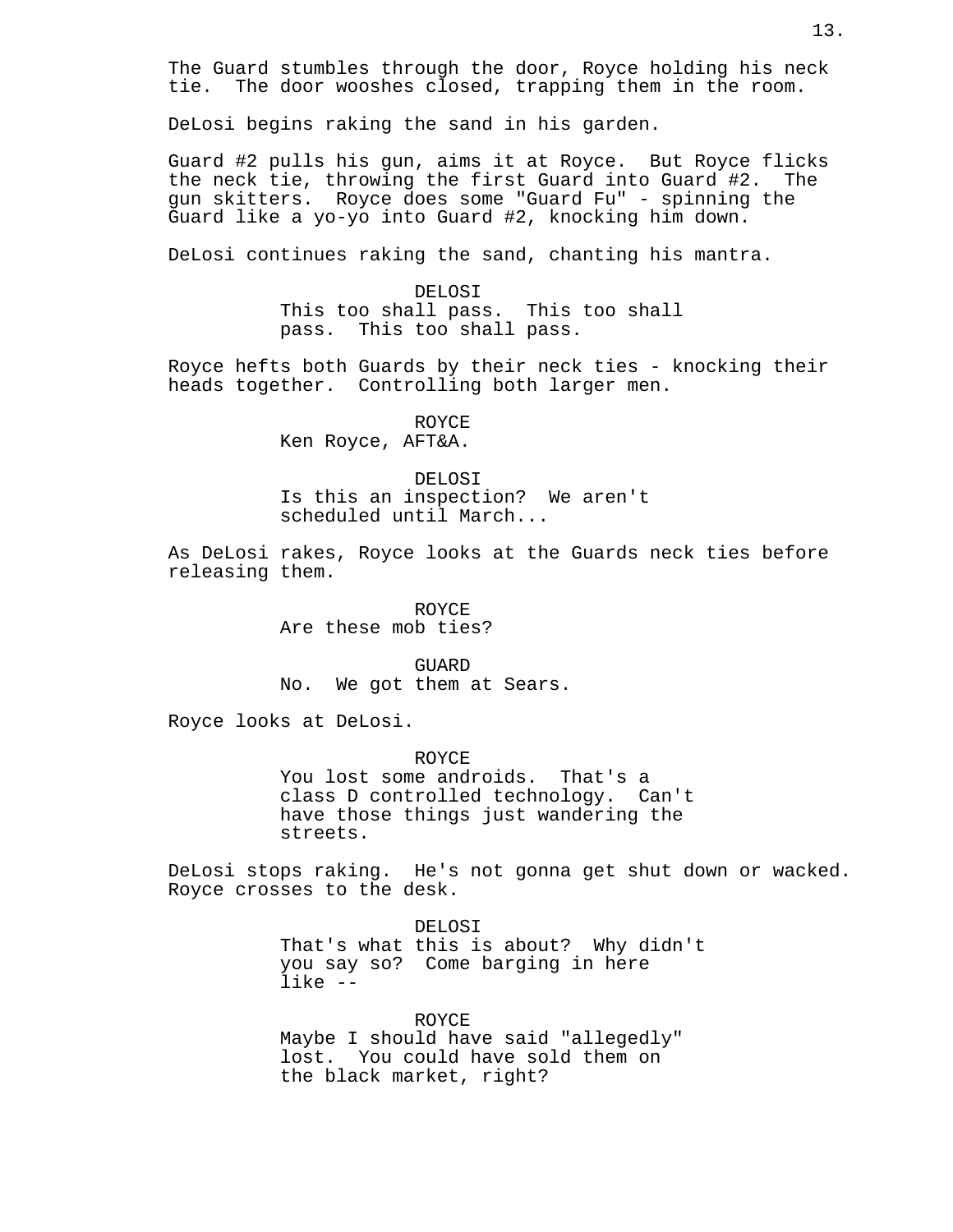Why would I do something stupid like that? Aside from being illegal, and I would never do anything illegal, there's no profit in it.

DeLosi presses a button on his desk and almost instantly a smoking hot SECRETARY enters through a hidden door, carrying a tray of drinks, drug inhalers, and transdermals.

> DELOSI Cocktail? Inhaler? Patch?

> > ROYCE

I'm on duty.

#### DELOSI

So am I.

He grabs an inhaler off the tray and takes a couple of hits. Then slaps on two patches... calming him a little.

#### DELOSI

You gotta look long term in this business. The life span of these droids is twenty years. Course, after two years the damned things are obsolete. If we just used them as pleasure droids, at a thousand credits a pop, I'd make more money in six months than I would selling them on the black market.

#### ROYCE

I don't know why anyone would want to screw a machine.

DELOSI Hygiene. These things are cleaner than any woman you ever been with. No diseases, no parasites. Just

ROYCE

hose them down afterwards.

Disgusting.

## DELOSI You'd do my secretary, right?

The Secretary brushes against Royce as she passes by. Like a cat rubbing against your leg. They exchange smiles.

### ROYCE

That's different.

DeLosi smiles. Royce looks at the Secretary - an android?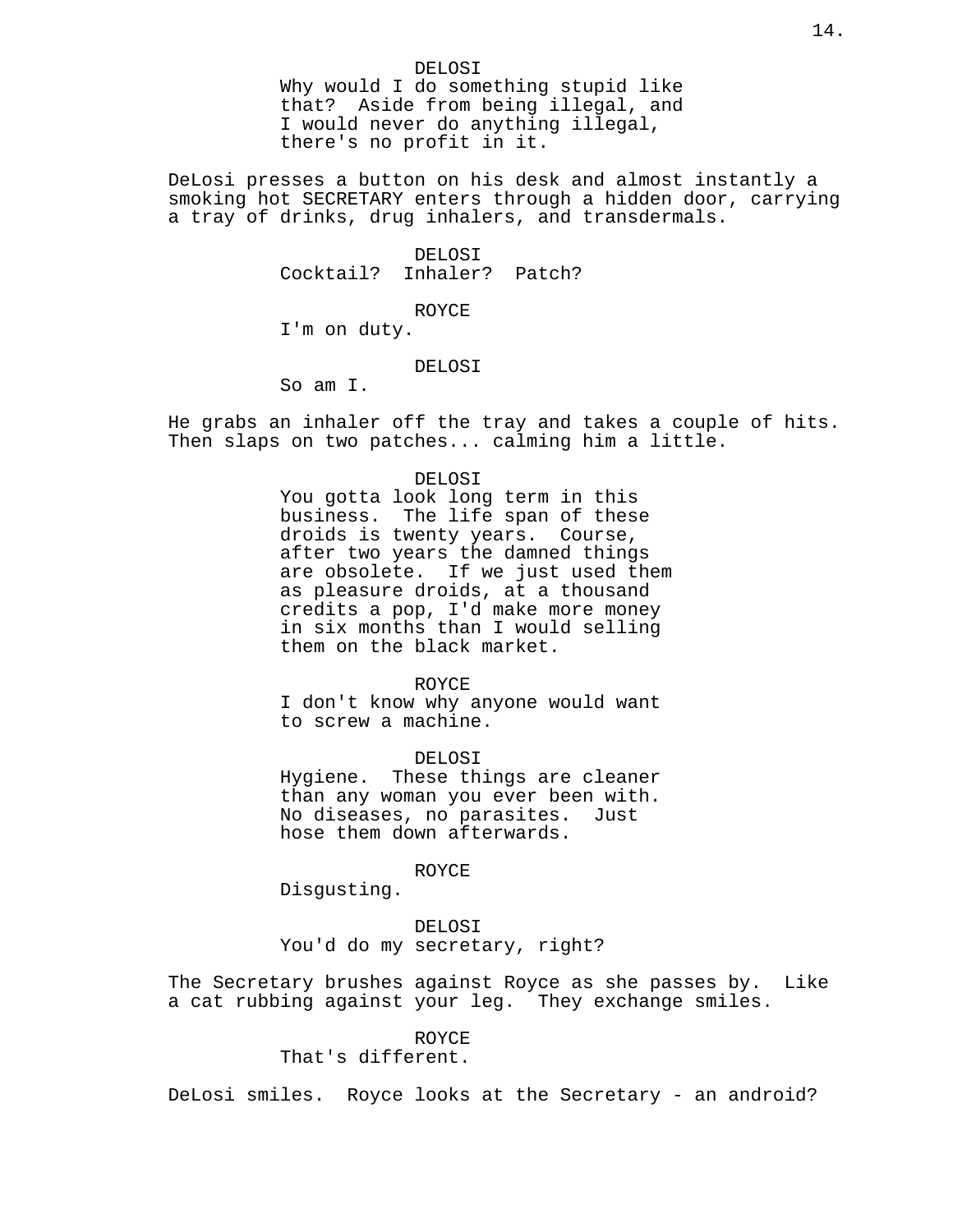This steams him enough to rake a little more.

#### ROYCE

Just get rid of all the rules?

## DELOSI

Why not? Nevada is like an oasis. It's all free market here. You want to do something fun that may be illegal in the other 52, go right ahead. Long as no one gets hurt.

ROYCE

How many people OD on transdermals?

## DELOSI

That's their business and their life. How many people over-eat? Wreck their cars while talking on the vidphone? Skip their work out and have heart attacks? But you don't make rules about food and vid-phones and not going to the gym, do you? Do you?

He's worked himself up enough to rake furiously.

DELOSI

(sotto) This too shall pass. This too shall pass. This too shall pass.

The Secretary brings over the tray and applies a third transdermal relaxer to DeLosi's arm. Kisses him on the head.

> ROYCE No rules, no reason to track down your stolen androids.

Royce turns to leave. A calmer DeLosi smiles.

DELOSI Who said they were stolen?

Stopping Royce. DeLosi slides a micro-drive into his computer, looks at the flat screen.

> DELOSI They were sent back to the factory for maintenance three weeks ago.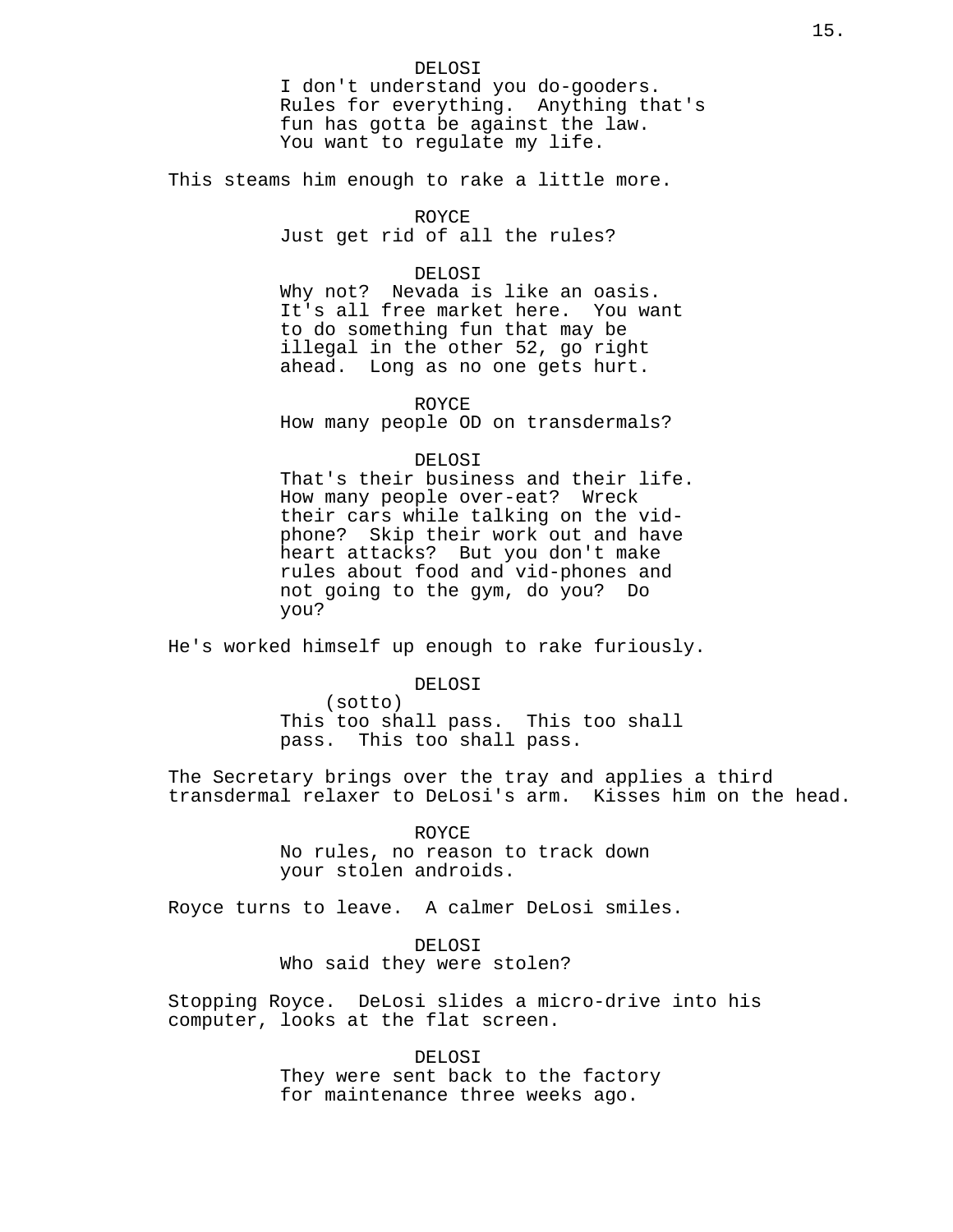Scheduled repairs?

### DELOSI

No. Upgrades and modifications by Zelazny himself. The details would probably offend you. Concerns their sex drives.

## ROYCE

You have the data-work?

DeLosi pulls the micro-drive and tosses it to Royce.

DELOSI If they were stolen, it was from Trumbull's factory in Carson while Doc Zelazny was retro-fitting them. (smiles) So you have no further reason to be here, do you?

#### ROYCE

Serial numbers and I.D. snaps of the androids?

DELOSI On the drive. (points to micro-drive) Show Mr. Royce the door.

The two Guards grab Royce by the shoulders.

ROYCE Careful. New shirt.

They escort him out of DeLosi's office.

EXT. DESERT -- DAY

The desert bakes in the afternoon sun - beautiful... Until the monorail zooms past on its way to Carson.

INT. TRAIN CAR -- DAY

Royce presses an armrest button to darken the windows. Slides the micro-drive into his Pippen Pocket Computer, plugs in his earphone.

ROYCE

Jessica?

JESSICA (V.O.)

Yes, Ken?

THE PIPPEN'S VIDSCREEN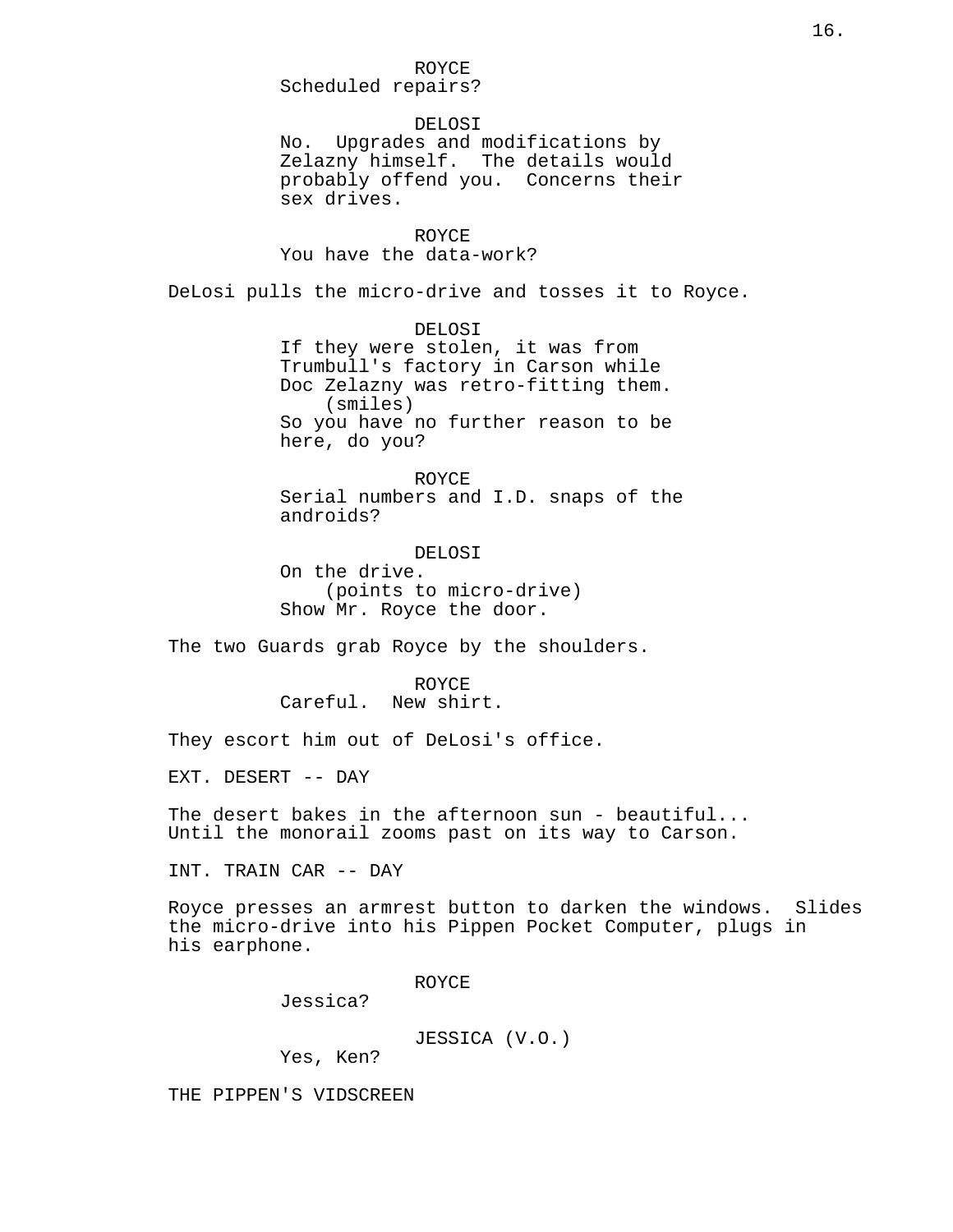Lights, showing JESSICA, the hot interface - Royce's personal guide through his computer. Closest thing he has to a secretary... or steady girlfriend. ROYCE (O.S.) Let's look at the files on these droids. Jessica smiles, and is replaced by a series of images. JESSICA (V.O.) Cindy Unit. Serial number 5289510. CINDY - a sexy android in Pirate's Wench garb. JESSICA (V.O.) Agar Unit. Serial number 6392675. AGAR - a huge android dressed as a Gunslinger. JESSICA (V.O.) Scotty Unit. Serial number 4729003. SCOTTY - a muscular android in Knight's armor. JESSICA (V.O.) Tania Unit. Serial number 1749883. TANIA - a hot, exotic android dressed as a Saloon girl. JESSICA (V.O.) Terry Unit. Serial number 2987364. TERRY - a giant android dressed as a Pirate. JESSICA (V.O.) Whitney Unit. Serial number 8345527. WHITNEY - a sexy android in a 1920s Flapper outfit. JESSICA (V.O.) Teddy Unit. Serial number 3379251. TEDDY - a dangerous looking android in a Space Cadet suit. JESSICA (V.O.) Cutter Unit. Serial number 7398457. CUTTER - a wirey android in a 1920s Gangster outfit. JESSICA (V.O.) According to shipping manifests, these eight units were returned to Trumbull Industries in Carson City, Nevada at 11:24 AM on June 17th at the request of Dr. Aaron Zelazny for upgrades.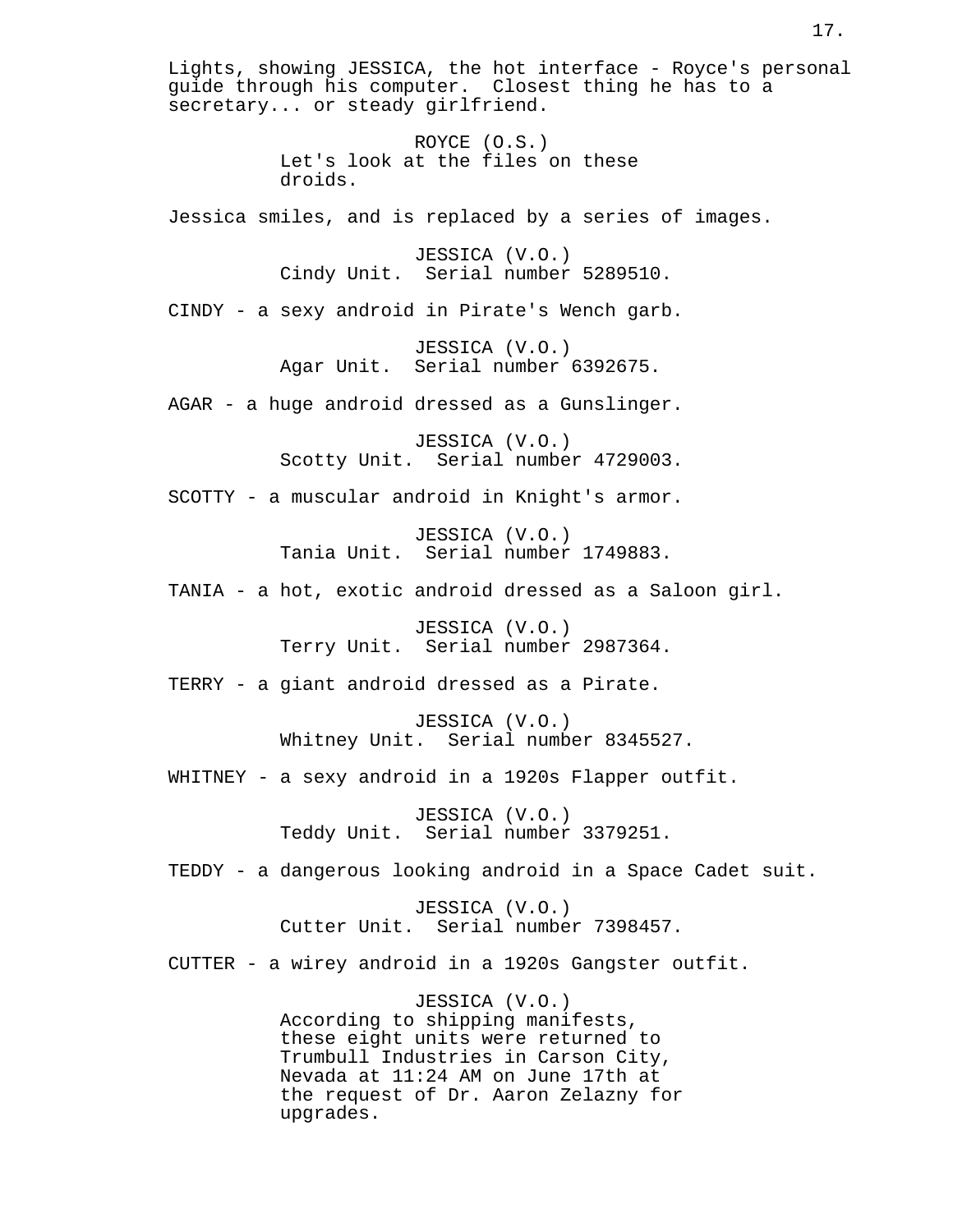#### ROYCE

What kind of upgrades?

JESSICA (V.O.) Installation of series D-25 sexual response drive and surface replacement with liquid skin technology.

#### ROYCE

Liquid skin?

## JESSICA (V.O.)

I'm sorry, Ken, I have no information about liquid skin. Not in my data nor central processing's data. It appears to be new technology.

ROYCE Something Zelazny created?

JESSICA (V.O.) Perhaps these eight were to be test subjects. It is possible that they were stolen for the new technology.

ROYCE Who would do that?

JESSICA (V.O.) Rival android manufacturers. Enemy governments. Third party ransomers.

ROYCE Thanks, Jess.

JESSICA (V.O.) My pleasure, Ken.

The vidscreen goes dark and Royce pockets the Pippen.

EXT. CARSON CITY -- DAY

The monorail zooms into Carson City, where Trumbull Industries skyscraper stands like a giant finger flipping off the world.

The Trumbull logo on the top if the building.

INT. MOVING SIDEWALK -- DAY

On a covered moving sidewalk, Royce watches for his exit:

Trumbull Industries.

Steps off the moving sidewalk, allowing the commercials on the wall screens to assault somebody else.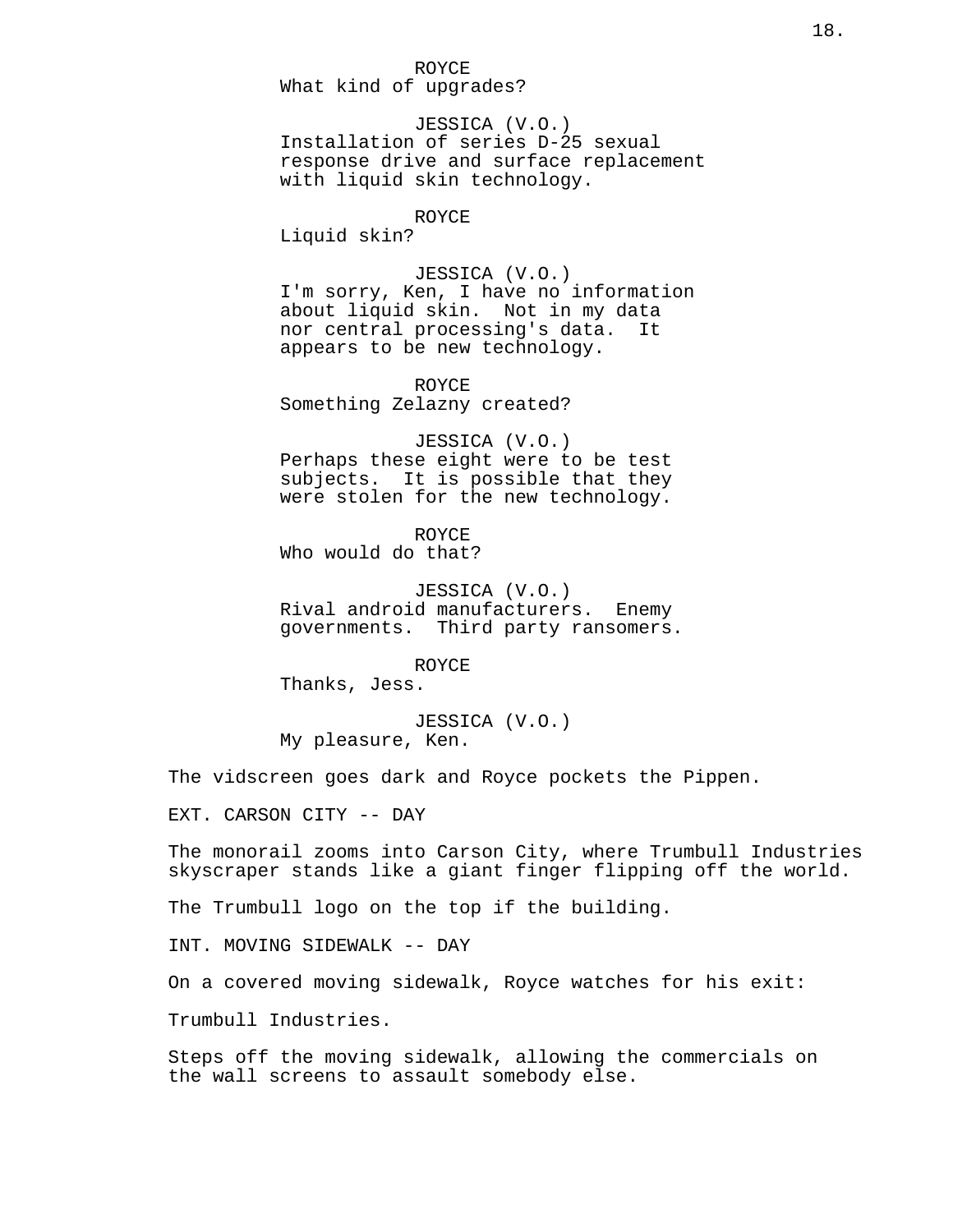## INT. TRUMBULL INDUSTRIES - LOBBY -- DAY

Royce steps into the huge lobby. A giant Trumbull Industries logo blocks his way - the reception desk. Royce ambles to the desk, where reed-thin blond-haired PHILIP stands guard.

> PHILIP Welcome to Trumbull Industries, may I be of service?

ROYCE I need to speak with Dr. Zelazny.

Philip types the name into his console.

PHILIP I'm sorry, Dr. Zelanzy can not speak with you today. Do you wish to leave contact information?

Royce pops open his ID.

ROYCE Ken Royce, AFT&A. Official business.

PHILIP Dr. Zelazny is still unable to speak with you today.

ROYCE When will he be available tomorrow?

PHILIP

He will not be able to speak with you tomorrow. Do you wish to leave contact information?

ROYCE When can Dr. Zelazny speak with me?

Philip types into his console again.

#### PHILIP

It seems that Dr. Zelazny will never be able to speak with you.

ROYCE Do you want me to shut this place down?

## PHILIP

I have no desires either way. Thank you for visiting Trumbull Industries.

Royce heads across the lobby to the elevators.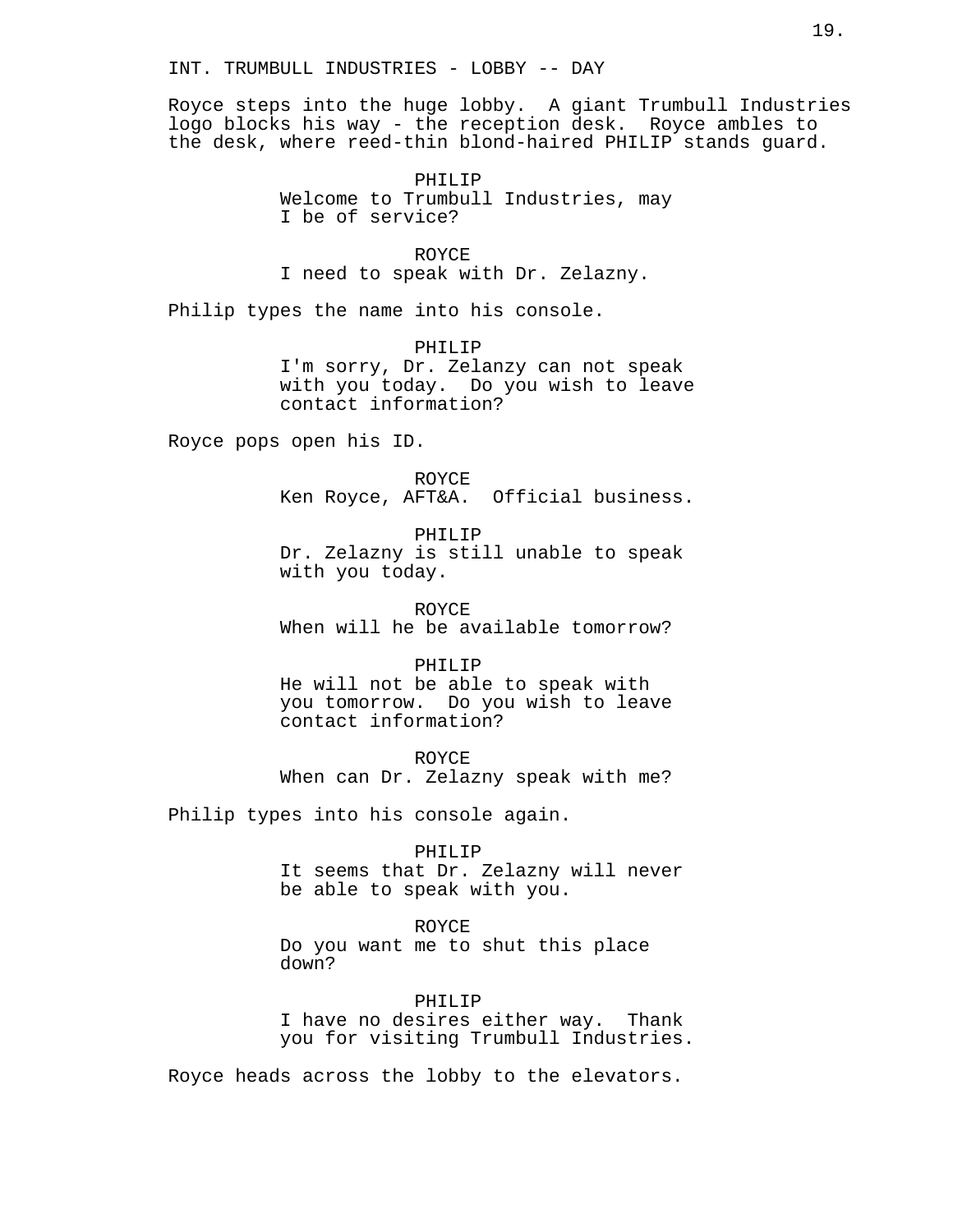## PHILIP Sir? You do not have an appointment.

Royce flips off Philip, then notices the two huge SECURITY GUARDS moving from opposite sides of the lobby to intercept him. When he picks up pace, so do they.

## PHILIP (O.S.)

## You do not have an appointment.

Royce does a last minute evasion, away from the elevators to the back part of the lobby, where BELINDA HOYLE stands guard. Her conservative clothes can't disguise the body underneath. Belinda wants to be taken seriously - she's tough, nononsense.

#### ROYCE

I'm here to talk to Doc Zelazny. You know where he is?

BELINDA Doc Zelanzy? He's right over there.

Royce starts past her, but she grabs him. Holds him in place.

BELINDA

But you can't talk with him.

ROYCE

That's what the guy at the desk said. Looks like you're both wrong.

Royce tries to remove her hand, she spins, twisting his hand and jamming it painfully behind his back.

> BELINDA When I say no, it means no.

Royce counters, twisting around so that he is holding her arm painfully behind her back. Almost as if the two were practicing dance moves. He pulls out his ID, shows her.

#### ROYCE

This says I get to talk to Zelazny.

Belinda does the counter move - and they end up just holding hands next to each other. She shakes his hand off hers, wipes her palm on his coat.

> BELINDA You can try. I'll take you to him.

Royce follows Belinda to the back corner of the lobby where a man lays face down on the floor. She puts on gloves, bends down next to the man and flips him over.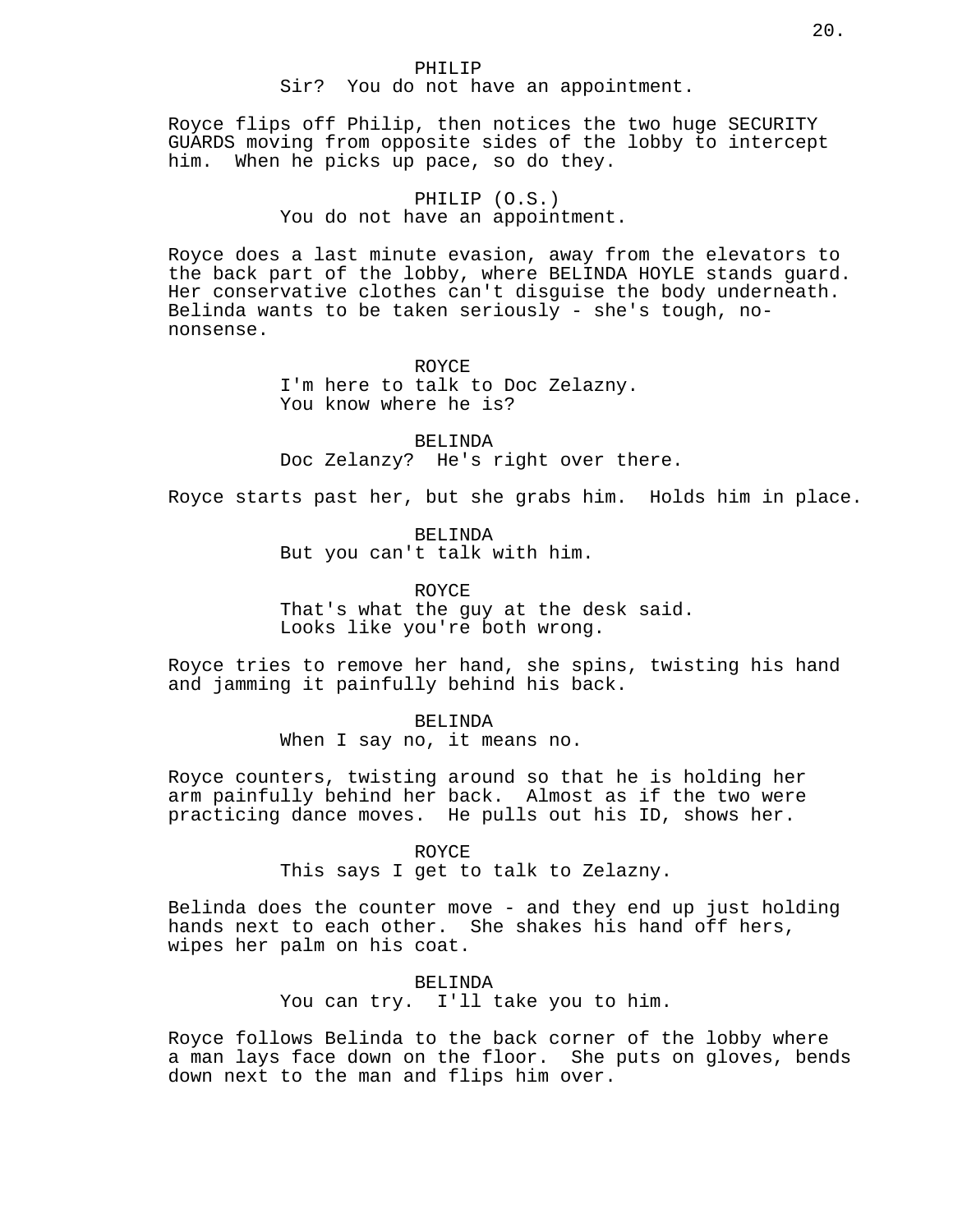ZELAZNY's head has been bashed in. He's dead. Lifeless. Dressed in a lab coat stained with blood. Belinda lifts one of his hands - every finger broken backwards. The other hand is the same... and the arm is twisted around unnaturally.

#### ROYCE

What did that?

## BELINDA

Walking stick. His. Over there. (nods to stick) Blood all over it. Gave it a DNA quick test - matches what we have on file for Zelazny. When Forensics shows we'll know more.

ROYCE When did it happen?

BELINDA I don't know. Just got here myself. Body's still warm, though.

She carefully lays Zelazny's arm down and pulls out her ID.

BELINDA Dt. Belinda Hoyle, CCPD. Mind if I ask what your business was with Zelazny?

ROYCE Eight missing androids. He recalled them for refurbishing. No one ever saw them again.

BELINDA Looks like a dead end.

ROYCE Depends on what's in his pockets.

BELINDA You want me to CC you the report?

ROYCE I'd rather see for myself.

BELINDA Since when is murder a federal offense?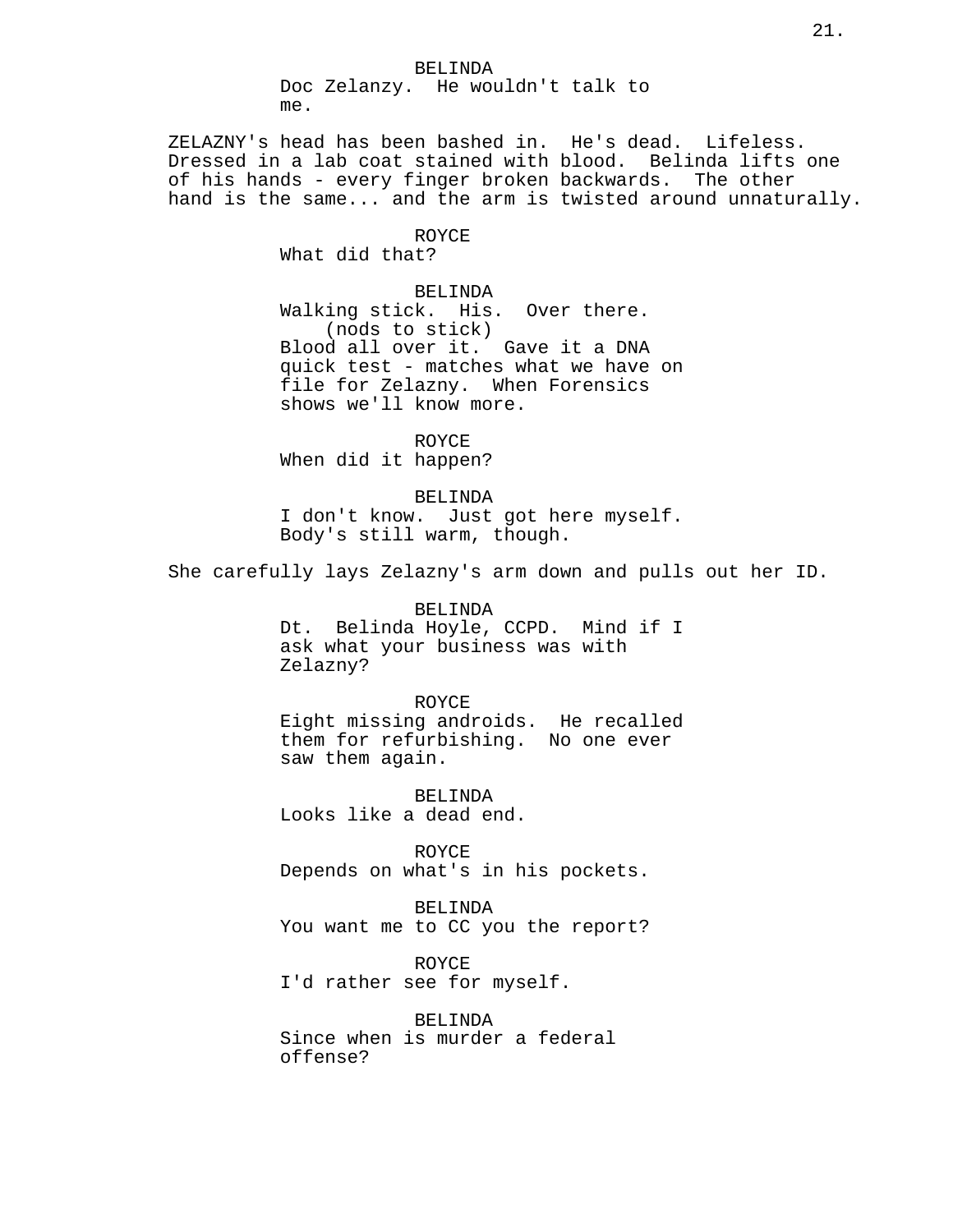## ROYCE

When it involves a Class D controlled technology. Who knows what might happen if they fell into the wrong hands?

BELINDA They're sex droids.

ROYCE You say that like it's a bad thing.

#### BELINDA

Let's get this straight, I don't need a partner, I don't need an assistant, I don't need a friend.

#### ROYCE

We have parallel investigations. We can work together or against each other.

#### BELINDA

My life would be so much easier if you just got the hell out of my way.

ROYCE Who said life was supposed to be easy? Now, can we see what's in his pockets?

Belinda pulls everything out of Zelazny's pockets.

#### BELINDA

Keys, antacids, comb, handkerchief, wallet... license, credit cards not robbery, everything's here but his company ID and travel card.

#### ROYCE

Don't need one where he's going.

Belinda puts everything in an evidence bag, then sets a laser perimeter alarm "tape" around the corpse and murder weapon.

> BELINDA That'll keep him until forensics shows.

ROYCE Why would they kill him in the middle of the lobby in plain view of a half dozen security cameras?

She looks around the lobby - spots several security cameras.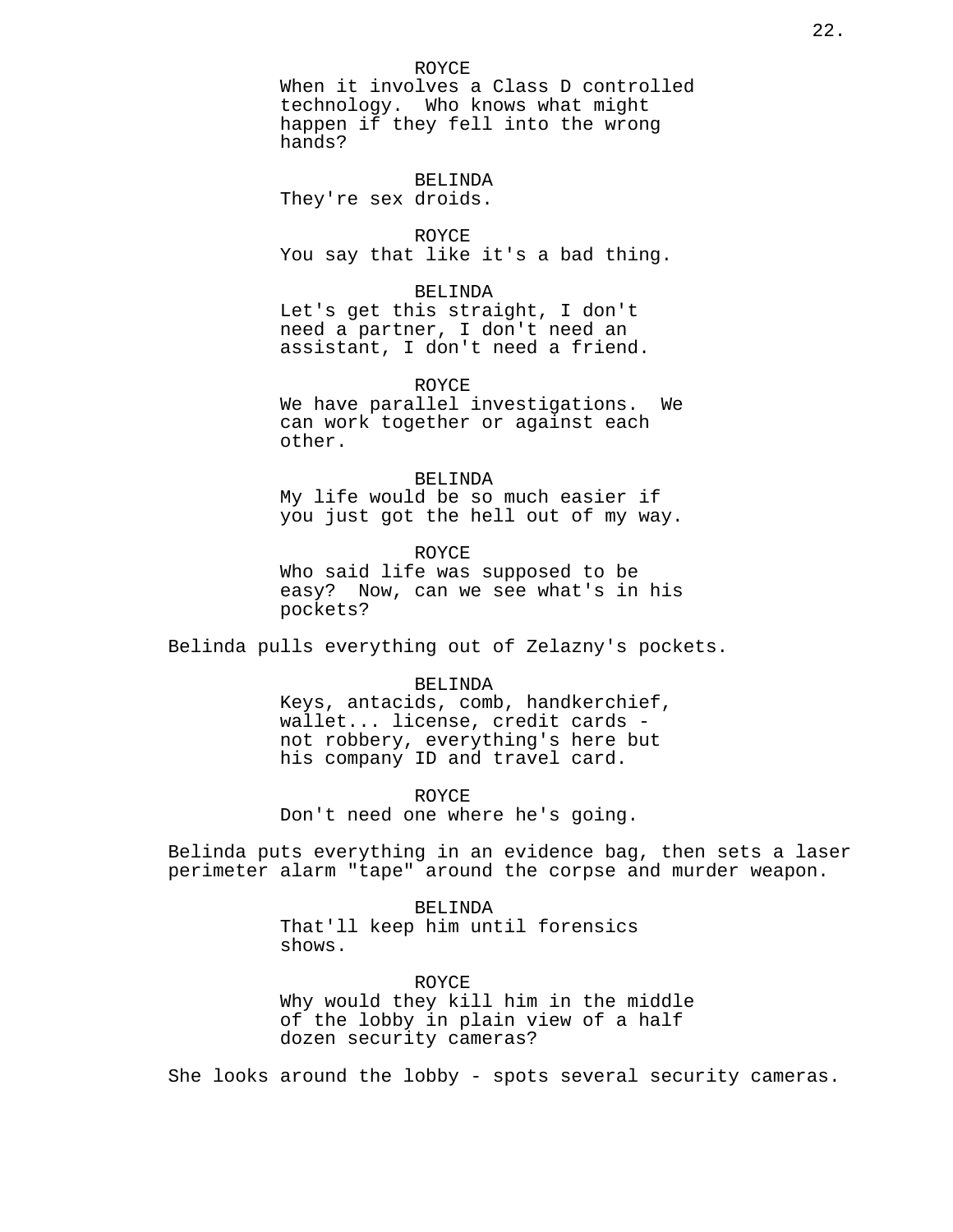BELINDA They want to get caught?

ROYCE Maybe Trumbull knows.

BELINDA Can't just barge in on a man like that.

ROYCE

Watch me.

Royce crosses the laser perimeter, setting off the alarm. Belinda uses her control to reset it, then follows.

INT. TRUMBULL'S OFFICE -- DAY

The largest, most luxurious office on the West Coast. You could play tennis in here.

Royce is stopped at the door when a brown haired version of PHILIP puts a hand on his chest.

> PHILIP Mr. Trumbull is unable to see you.

ROYCE Funny, I can see him.

DONALD TRUMBULL, the world's third wealthiest man, jogs on a treadmill while reading a report on a monitor and listening to something on an ear-bud. He oozes power and sophistication.

> ROYCE You sure you have no further use for that hand?

Philip lowers his hand, but doesn't step back.

PHILIP You'll still have to make an appointment.

BELINDA

Told you so.

PHILIP As I'm sure you can see, Mr. Trumbull is quite busy at this time.

### ROYCE

I can wait.

Philip turns to a wall-screen and snaps his fingers.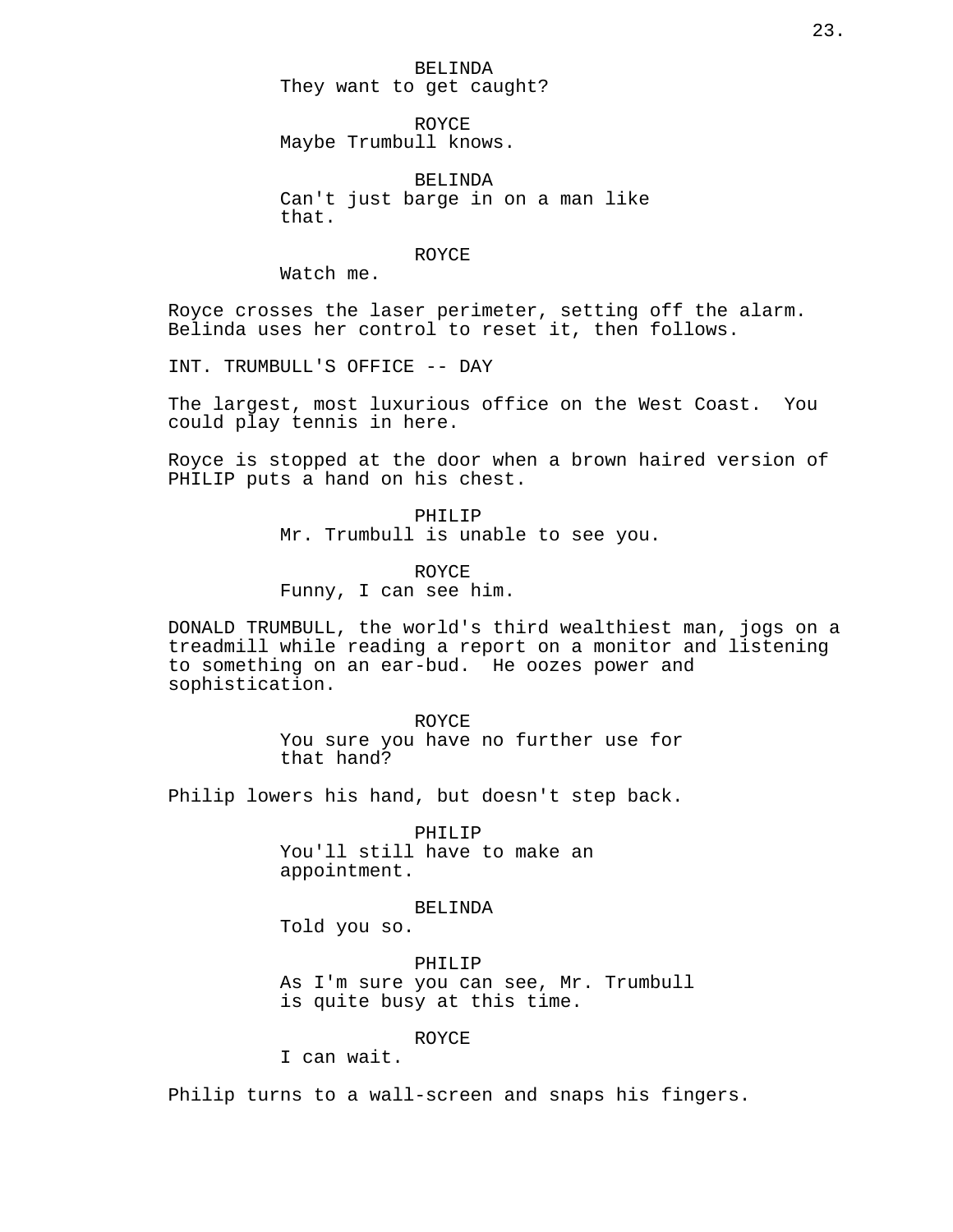## Scheduling.

The screen shows today's schedule minute-by-minute.

## PHILIP

## Next available?

The screen flips through full days rapidly. Lots of them. After hundreds of days, the screen stops on a day with a ten minute blank line.

#### PHILIP

Mr. Trumbull can see you next August 13th at 2:35 pm.

BELINDA Should have brought a cot.

#### PHILIP

You should have made an appointment two years ago. As I'm sure you know, time is money. Mr. Trumbull did not earn his position as the world's third wealthiest person by squandering his time speaking with the unscheduled.

#### BELINDA

He's calling you names.

Royce presses his ID right up to Philip's nose.

#### ROYCE

Maybe you didn't see this. I'm a Federal Agent. She's a cop.

Philip ignores the ID in his face, continues with prissy calm.

#### PHILIP

Every second of Mr. Trumbull's life is scheduled and accounted for there is no deviation. If I were to allow you to interrupt him, it would cause a ripple effect that would disrupt his schedule until...

Philip attempts to look over the ID at the wall screen.

BELINDA Next August 13th at 2:35 pm.

## PHILIP

Correct.

Philip smiles and daintily removes the ID from his face.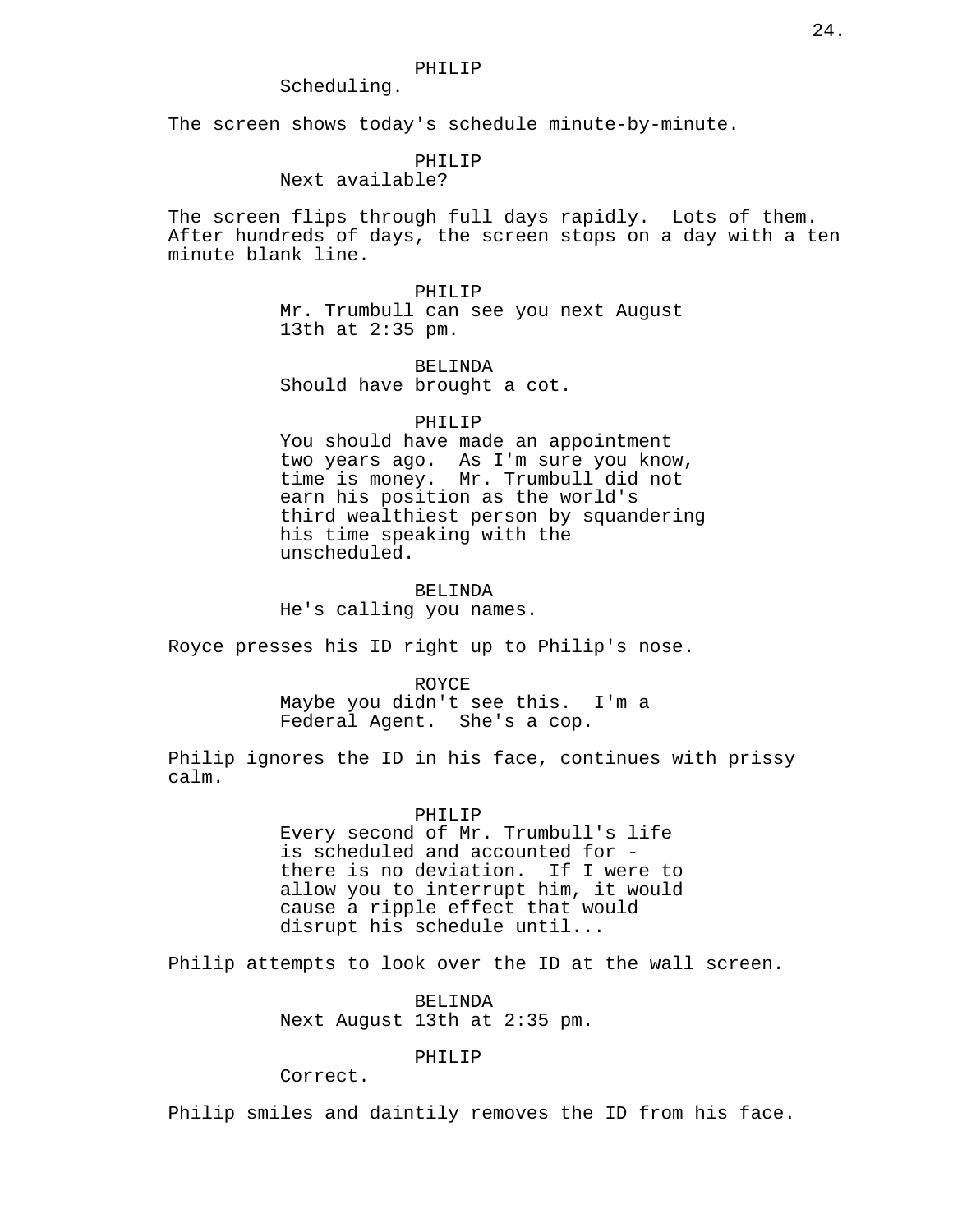PHILIP Shall I put you on the schedule for August of next year?

ROYCE I'd rather see him now.

PHILIP Have you not been listening? I'm afraid Mr. Trumbull will be unable to see you until --

Royce pulls a small tazer-disrupter from his pocket and zaps Philip mid-sentence. He goes rigid and falls over.

> ROYCE Looks like an opening in his day.

BELINDA You can't just taze somebody.

ROYCE SomeTHING - he's a machine.

BELINDA He still has rights.

ROYCE So does my tazer. After you?

BELINDA No. You first, I insist.

Royce moves deeper into the huge office, approaching Trumbull.

ROYCE Mr. Trumbull, sorry to disturb you, I'm Ken Royce with the AFT&A. I have some questions about...

Trumbull completely ignores him.

Royce studies him for a moment... then grabs the ear-piece and yanks it from Trumbull's ear. Trumbull spins to face Royce. Not a happy man.

TRUMBULL

Excuse me?

Royce displays his ID.

ROYCE AFT&A - I have some questions.

TRUMBULL You're not scheduled. Philip?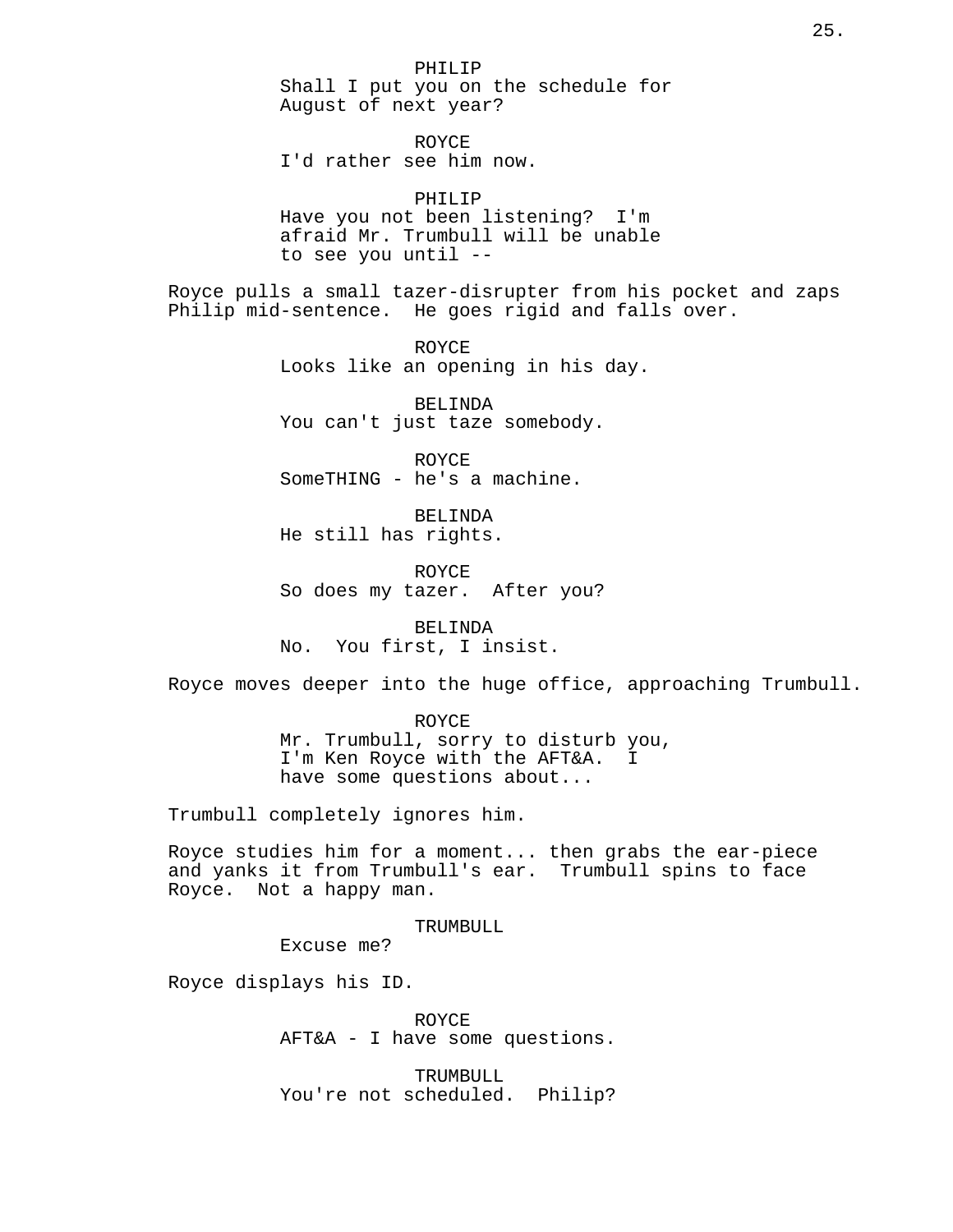ROYCE

Taking a nap.

TRUMBULL I don't have time for this --

Trumbull presses a button on the treadmill.

#### BELINDA

Doctor Zelazny is laying dead in your lobby. Someone beat his brains out - with his own walking stick.

TRUMBULL And who are you?

BELINDA Belinda Hoyle, Carson City PD. Homicide.

Trumbull steps off the treadmill.

#### TRUMBULL

You are costing me 3.5 million credits a minute.

#### ROYCE

Bill me.

#### BELINDA

He's going to need the money, with his top android designer dead.

TRUMBULL You're positive he's been murdered?

BELINDA He could have beat himself to death.

TRUMBULL

Zelazny was a brilliant individual. On the cutting edge of robot technology. Professor Kaydict's only living protege.

## ROYCE

You guys still have Kaydict's head frozen in the basement?

TRUMBULL Are you working together?

ROYCE

Yes.

BELINDA

No.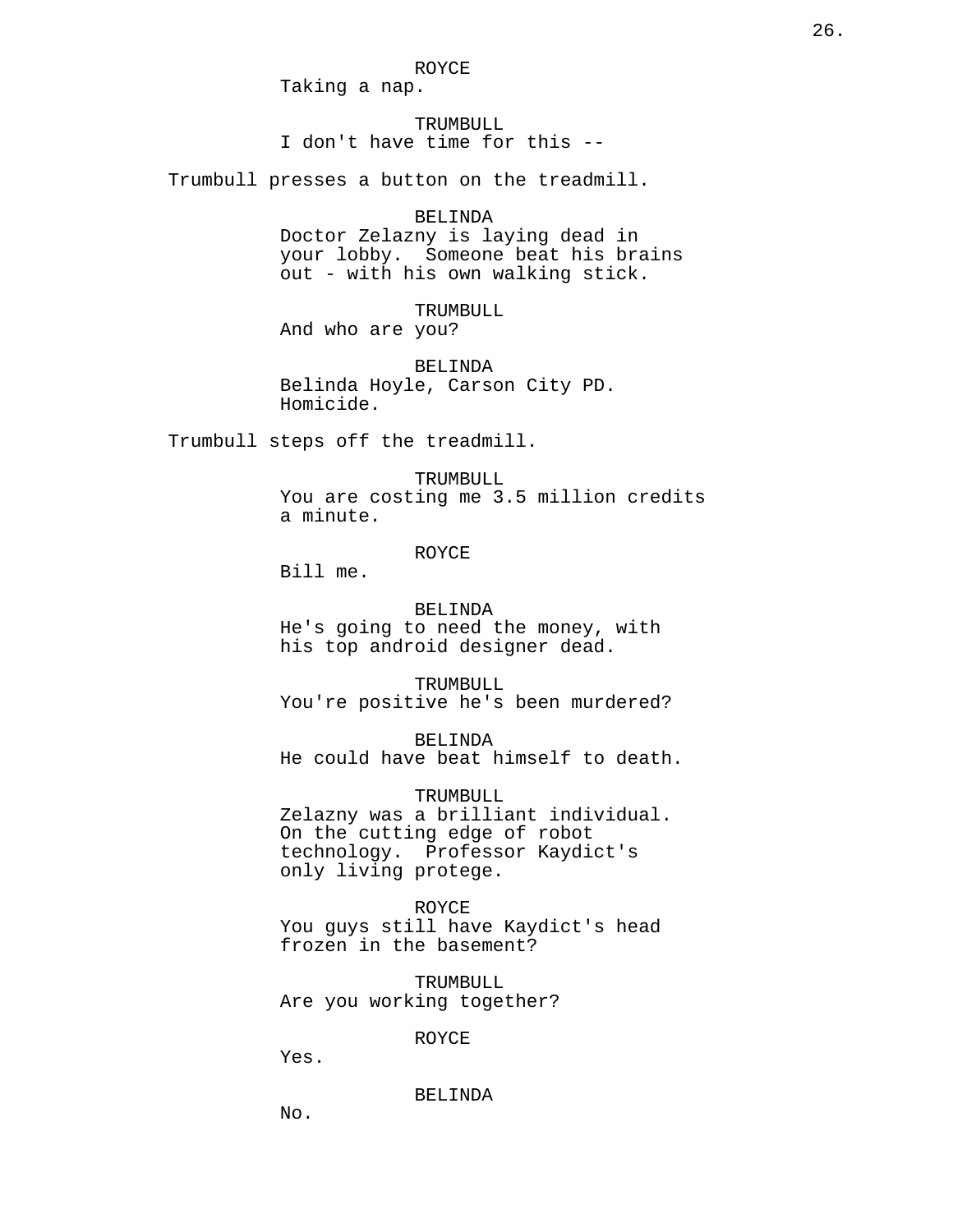Trumbull focuses on Belinda, closing out Royce.

TRUMBULL What do you need from me?

ROYCE Full access to Zelazny's lab and files.

TRUMBULL That's confidential information.

BELINDA Security disks, lobby only, for the past hour - when Zelazny was killed.

TRUMBULL. I'll have security examine the disks and send you a detailed report.

#### ROYCE

Full reports on any work done on the eight missing androids.

TRUMBULL Proprietary information.

#### BELINDA

I'm going to need to question employees who worked with Zelanzy and search their work areas.

#### TRUMBULL

Is it your theory that Zelazny was killed elsewhere and his body moved?

## BELINDA

No.

#### TRUMBULL

That's my answer as well. This is my company, my property - get a warrant.

#### ROYCE

This is a federal investigation.

## TRUMBULL

Mr. Royce, my company manufactures a popular product for legal use. You can not regulate what the public wants.

ROYCE You think the public always know what's best for them?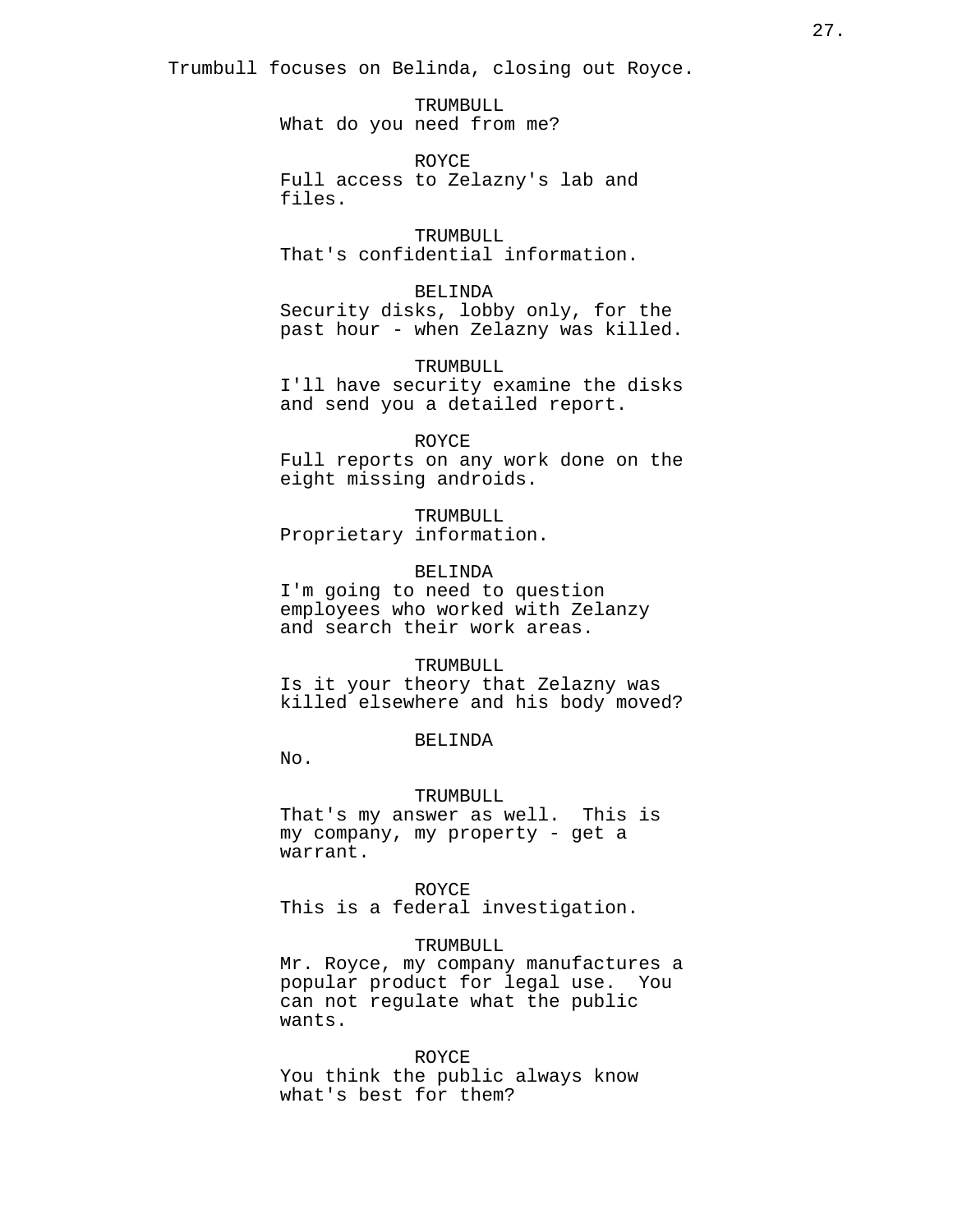#### TRUMBULL

Let them find out on their own. Forget this fence and open the markets in the other 52 states.

ROYCE Legalize these things across the country?

#### TRUMBULL

Android related entertainment is now the number one reason people come to Nevada. Why not let them enjoy the use of androids in their own state?

#### ROYCE

You want to open that pandora's box?

#### TRUMBULL

The fact that the AFT&A exists proves that it should not exist. If people will knowingly break the law to obtain an android, that law is unenforceable. It's contrary to the needs of society.

#### ROYCE

They've already taken our jobs. What's next? Our women?

#### TRUMBULL

The motorized vibrator has been around for eighty-seven years.

#### BELINDA

But they aren't much at cuddling afterwards. And they never buy flowers.

#### TRUMBULL

There was a time when no one had a computer in their pocket. Is that what you want today?

#### BELINDA

I want to find out who killed Doctor Zelazny. To do that, I need the security disk for the time of his death.

#### TRUMBULL

I'll notify security. You'll have access to the crime scene and the disk.

(turns to Royce) But no unauthorized searches. No questioning of staff and employees. (MORE)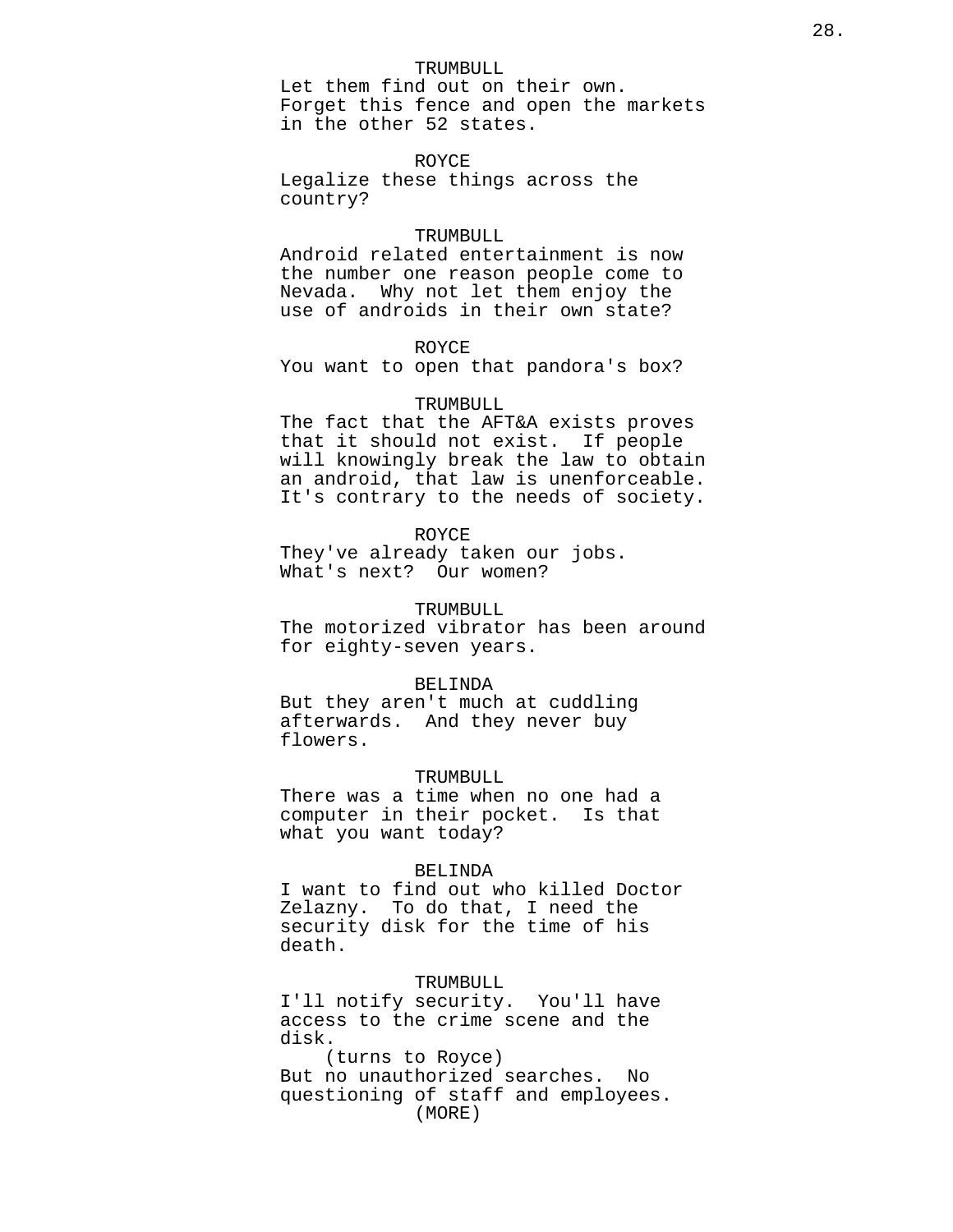TRUMBULL (CONT'D) Deviate from this in any way and I'll have you removed from the premises.

Trumbull steps back onto the treadmill, plugs in his earpiece. They are dismissed. Royce and Belinda head to the door.

Philip moves to his feet, groggy.

#### PHILIP

I'm sorry sir. They --

Royce hits him with the tazer on the way out, sending him to the floor mid-sentence.

INT. ELEVATOR -- DAY

Belinda and Royce stand on opposite sides.

BELINDA Is that how you usually get cooperation on an investigation?

ROYCE I don't let some asshole step on me just because he's rich.

BELINDA I got my security disk. What'd you get?

Royce pulls out a company access card with the Trumbull logo.

ROYCE A way to search the premises... and Mr. Priss gets blamed for it.

He pockets the access card as the elevator doors open.

INT. TRUMBULL INDUSTRIES - LOBBY -- DAY

Royce and Belinda exit the elevator, walk past the crime scene with the laser perimeter "tape" on their way to Security.

Takes a moment for them to notice that Zelazny's body is gone.

Royce starts to cross the laser beam, Belinda stops him.

BELINDA

Wait a minute.

She checks her control - no alarm.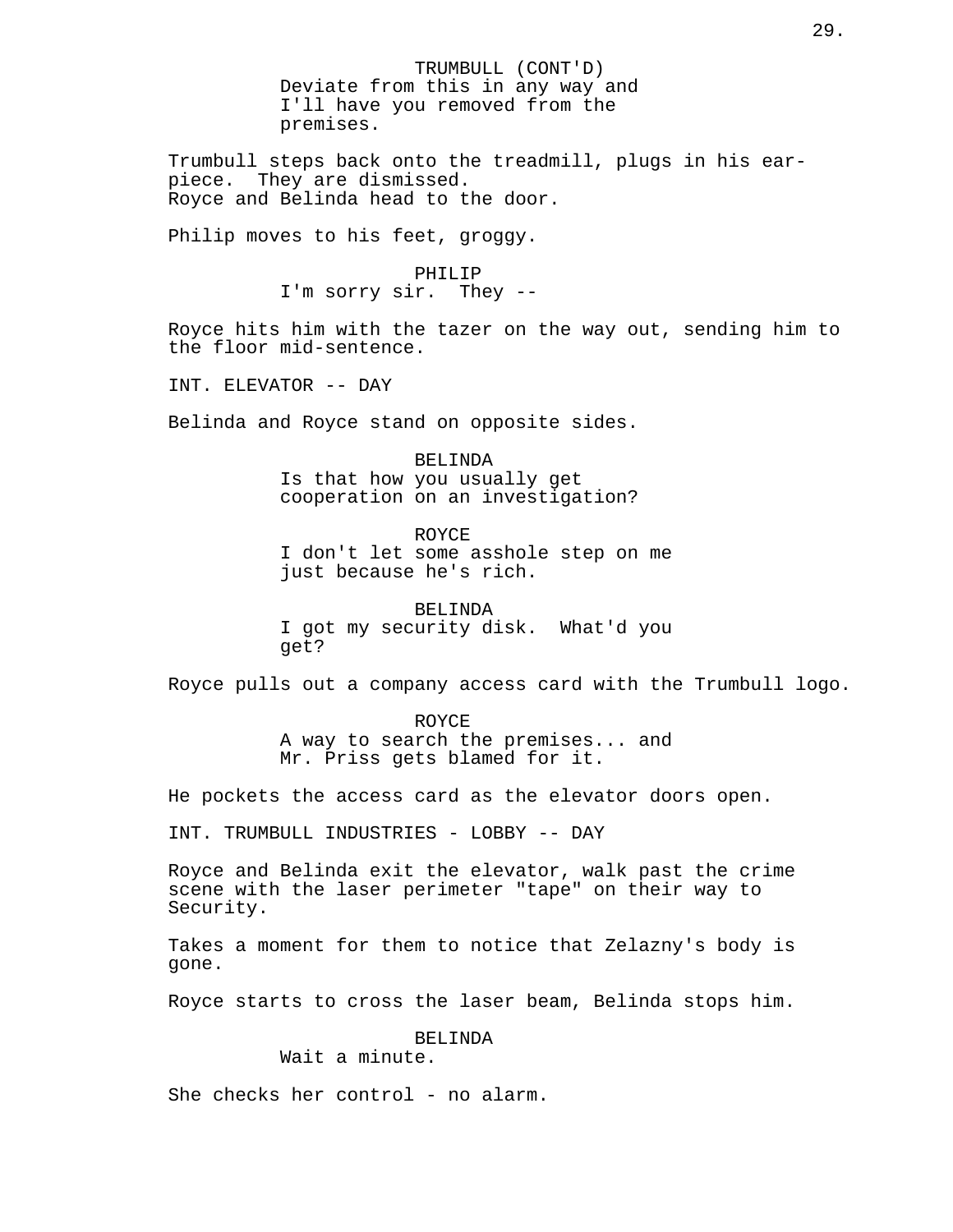## BELINDA Didn't trigger the alarm.

## ROYCE

Impossible.

Now Royce breaks the beam... setting off the alarm... and enters the crime scene. The walking stick is still there. The pool of blood is still there. But Zelazny is gone.

Belinda resets the alarm and joins Royce at the crime scene.

BELINDA He couldn't just get up and walk away.

ROYCE Not with his head caved in like that.

BELINDA Let's check the security disks.

Royce sets off the alarm again as he bee-lines to Security.

INT. SECURITY OFFICE -- DAY

A room filled with security monitors - all of them hooded. Belinda and Royce watch the only unhooded security monitor.

Royce lifts one of the hoods to peek at another monitor. SECURITY GUARD #1 slaps his hand. Royce turns back to the approved monitor.

SECURITY GUARD #2 presses a button and images appear.

IN THE MONITOR

Business people walk back and forth in the back lobby... Then the image breaks up. When the image returns, Zelazny is laying dead on the floor. Bloody walking stick a few feet away.

## BELINDA

Spot-jammed.

ROYCE Jammers are illegal.

BELINDA

So's murder.

The image zips - Belinda and Royce enter the frame. Examine the body. She puts up the perimeter. People walk back and forth in the background. Then the image breaks up again.

When the image returns, Zelazny's body is gone.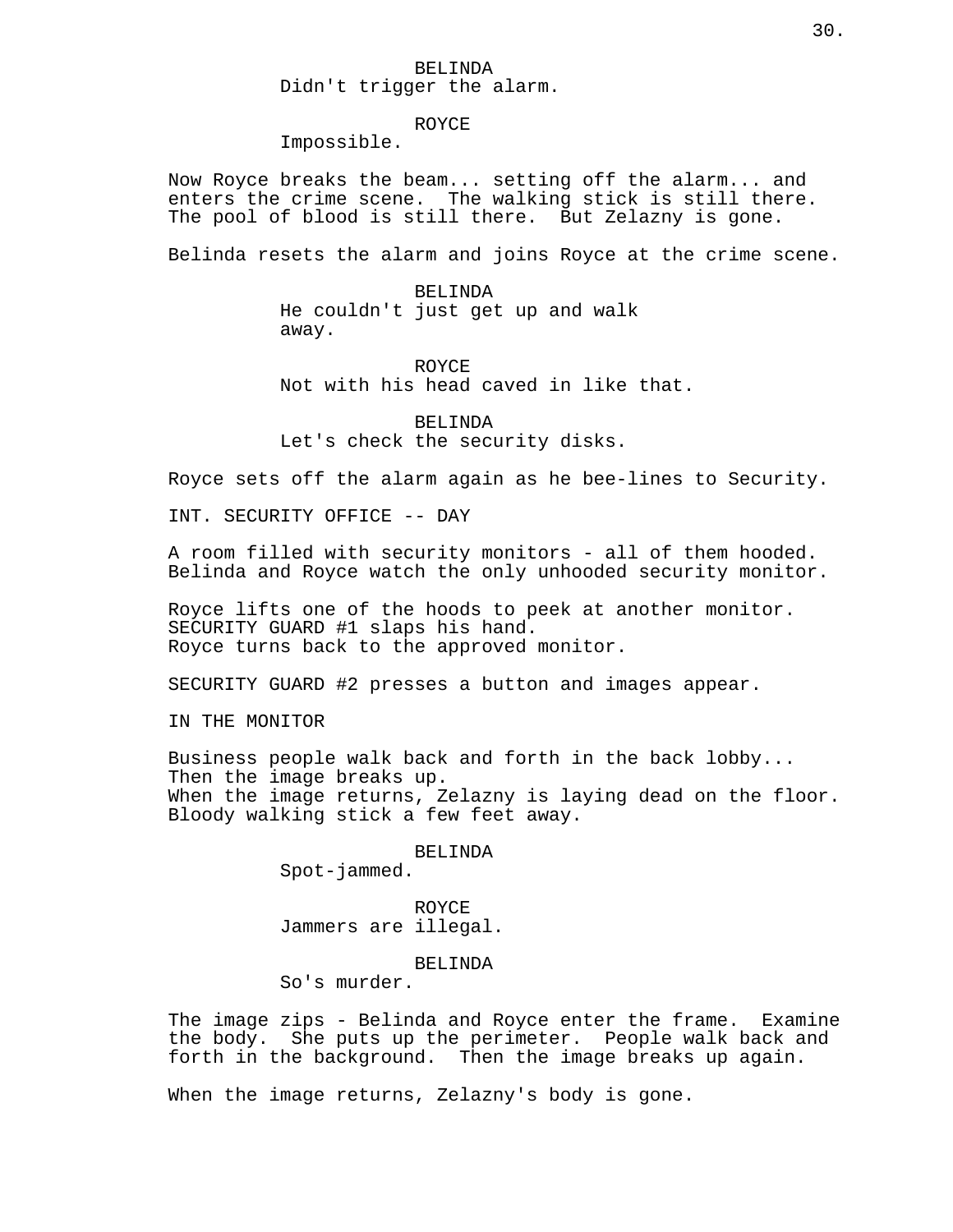BELINDA Department's got some data recovery experts who might be able to pull and image from that static.

**GUARD** The disk doesn't leave this room.

#### ROYCE

Can we bring the experts here? They won't take up much space, and I promise they won't look behind the curtains.

**GUARD** 

Trumbull said to show you the disk. You've seen it.

Security Guard #1 escorts them out. Royce takes a quick peek under one of the hoods on the way out.

INT. TRUMBULL INDUSTRIES - LOBBY -- DAY

The Security Office door closes behind Royce and Belinda.

#### BELINDA

What now?

Royce pulls out the access card.

ROYCE I'm going to the repair shop to track down my eight missing androids. You're welcome to tag along.

Royce and Belinda cross the lobby to an elevator back. With a card key lock.

Royce inserts the access card, and the doors open.

VOICE (V.O.) Thank you Philip 2243.

Royce gestures for Belinda to enter first, follows her inside.

INT. ELEVATOR -- DAY

The elevator buttons form a cross shape. Again the card is required.

Belinda looks up and down. Royce finds the answer across three buttons marked "Tech" on the far left. He presses Belinda away so that he can press the last "Tech" button.

ROYCE

Going left?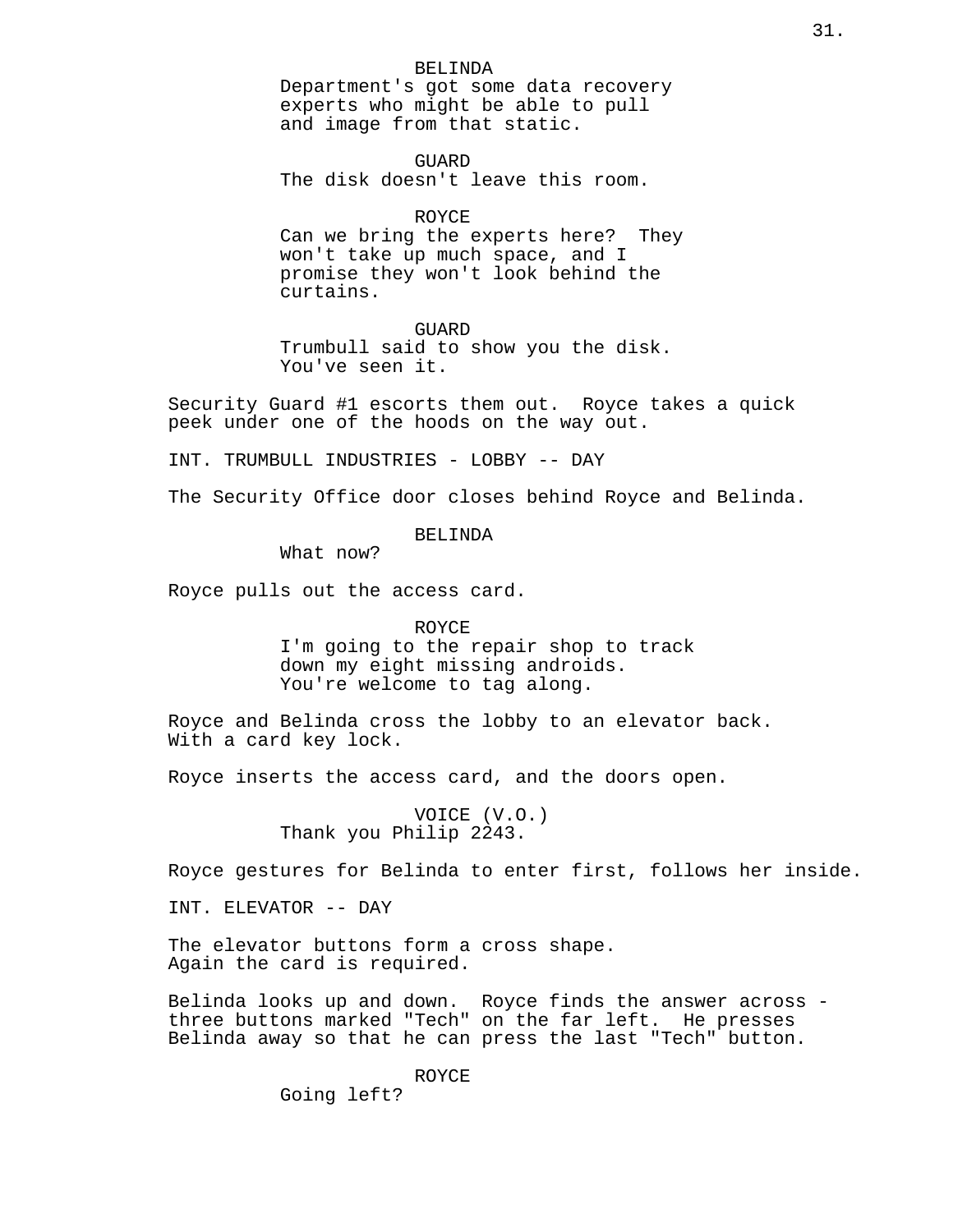#### ROYCE

Pardon me.

They extract themselves from each other. Act as if touching the other were torture. Move to opposite sides of the car.

> BELINDA This doesn't make any sense.

ROYCE Why not? We both want the same thing.

BELINDA No. Trumbull. His top man is murdered, but he doesn't seem to want it solved.

ROYCE He doesn't have the time.

BELINDA Killing Zelazny wasn't on his schedule. I checked.

ROYCE No time for the crime.

The buttons light, until they come to the end of the line. This time they are ready, and barely brush against each other.

ROYCE

After you.

The doors open, and they step out.

INT. ANDROID REPAIRS -- DAY

A technician, KUTTNER, lovingly removes the chest plate of a sexy female Android, exposing a tangle of wires. Caresses her leg... it's not attached. On the counter are several broken Androids plus spare arm and leg units.

> KUTTNER See? Relatively painless, wasn't it?

Behind Kuttner - a never-ending motorized dry cleaning style rack, but instead of clothes, blank faced Androids hang.

When Kuttner starts to replace a drive, Royce's ID card blocks his progress. Looks up to see Royce and Belinda.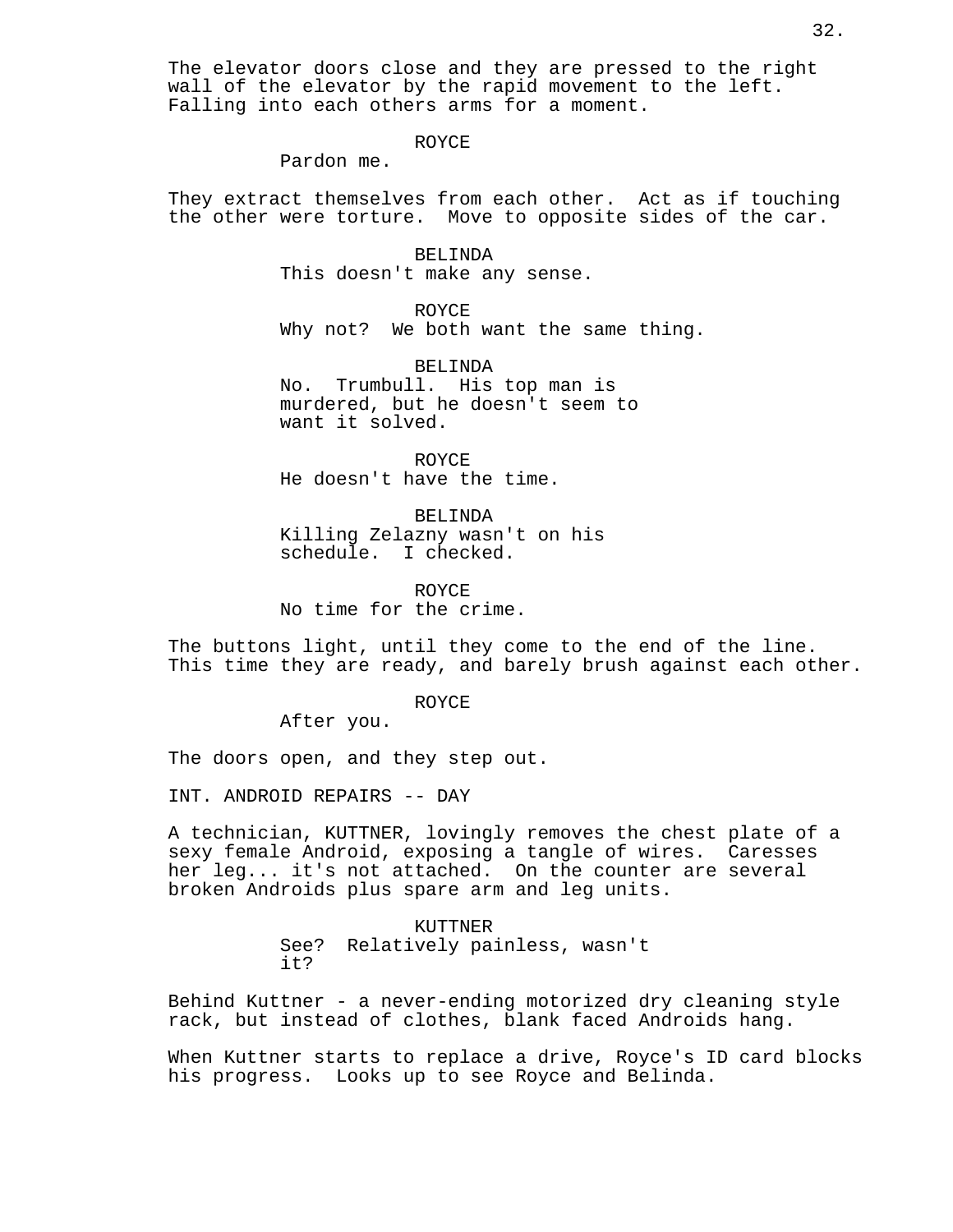ROYCE You were sent eight androids for repair.

KUTTNER More like eight hundred. (gestures to rack) You'll need to be more specific.

Royce pops the micro-drive from his Pippin, hands it to him.

ROYCE Model and serial numbers.

Kuttner inserts the micro-drive into his desk top.

ON THE SCREEN

The eight androids. Kuttner touches the screen and the motorized rack behind him begins moving. Hundreds of hanging androids moving around the room.

> KUTTNER Seven of them have already been shipped.

ROYCE Back to DeLosi's?

#### KUTTNER

Negative.

BELINDA If that means "no", where'd they go?

KUTTNER Let's take a look.

Kuttner touches more menu options on the screen.

KUTTNER Released to Doctor Zelazny at eleven seventeen this morning.

ROYCE And what did he do with them?

KUTTNER Shipped them somewhere.

ROYCE Any chance you can be more specific?

KUTTNER You'll have to ask Doc Zelazny. (MORE)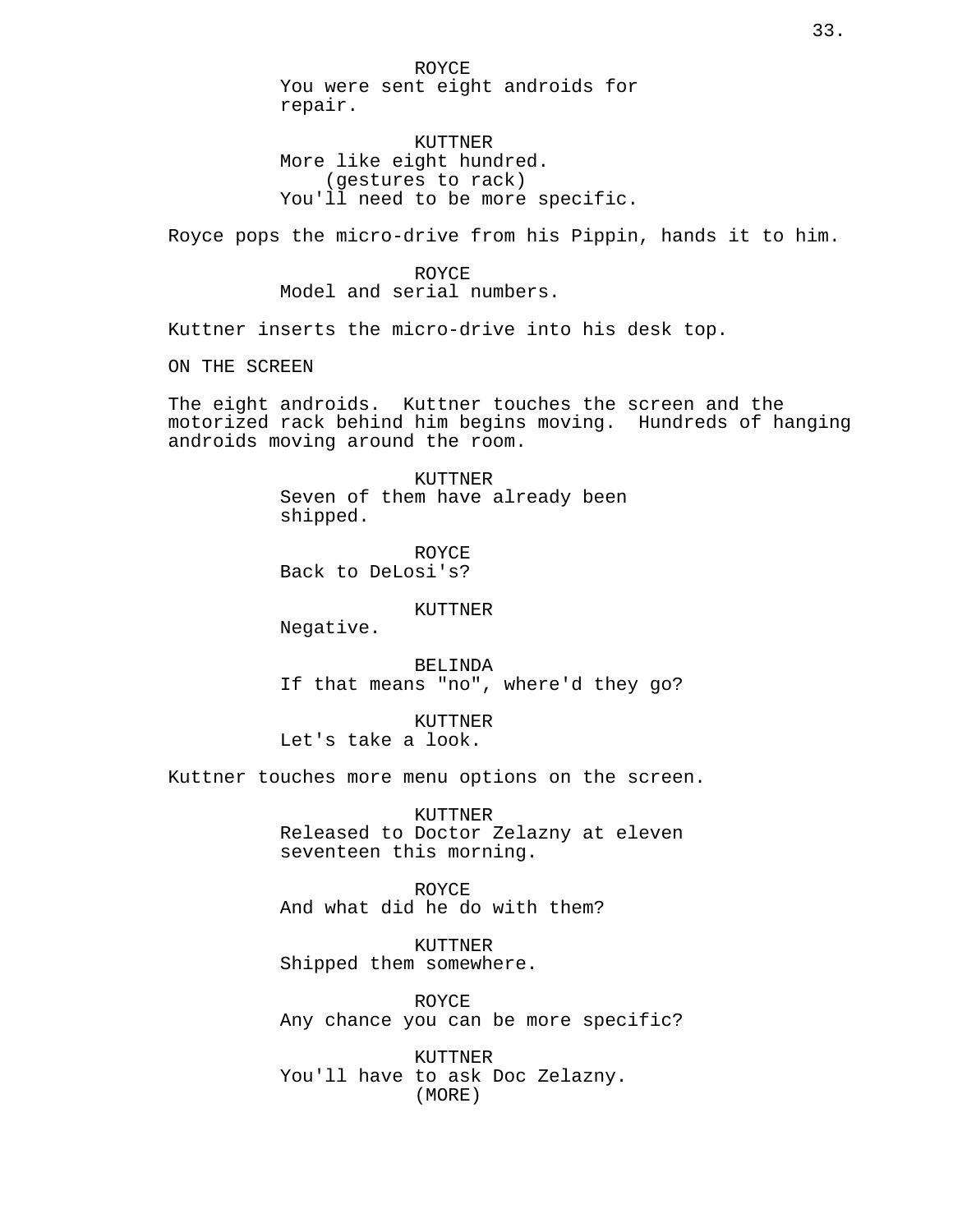KUTTNER (CONT'D) Records show they were placed in shipping containers and released to the Doc.

ROYCE They can't just vanish.

#### KUTTNER

Zelazny has clearance I don't have. He finished upgrading them, signed them out, shipped them. End of story.

BELINDA What sort of upgrades?

ROYCE ArtIn chips? Inhibitor removal?

KUTTNER That would be illegal under section 7.

ROYCE You say one's still here?

KUTTNER The Cindy unit. Want to take a look?

ROYCE

Sure.

Kuttner touches the Cindy image on his screen and the rack moves around and stops at the CINDY UNIT. A sexy Android in lace panties. A wet dream come true, designed for pleasure.

Kuttner removes her from the rack, places her on the work bench. Runs a hand over her body... then clicks a switch. Her eyes pop open, and she smiles.

> CINDY Hello, my name is Cindy. How can I see to your needs?

ROYCE I have a couple of questions.

Cindy sits up, runs a hand over Royce's chest.

CINDY

Yes?

ROYCE Why did Doc Zelazny bring you here?

CINDY

Upgrades.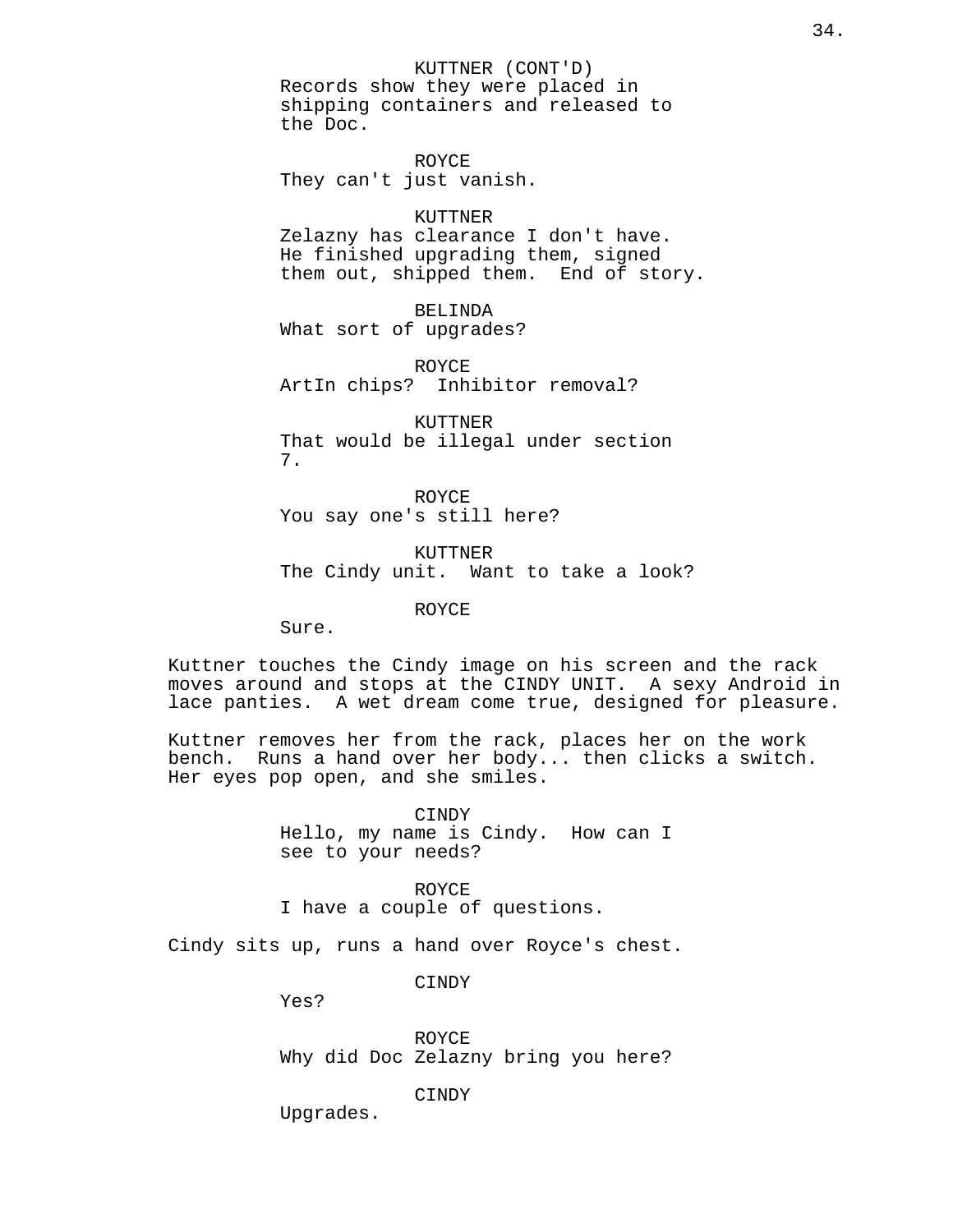## ROYCE What kind of upgrades?

Cindy leans closer... Slams Royce in the face and takes off running. Deeper into to the repair facility.

Belinda draws her gun and flips over the counter, gives chase. Royce staggers to his feet, hops over the counter, following.

INT. ANDROID STORAGE ROOM #1 -- DAY

The door of the Android Storage Room closes behind Belinda.

Her eyes search the dimly lit room for Cindy. Shadows everywhere. Belinda isn't alone.

Dozens of shut down Amusement Droids; Beautiful women in peasant outfits, pirate girl-garb and western saloon girl outfits, standing in neat rows... eyes frozen open. Spooky.

Belinda creeps deeper into the room, gun raised for battle. She looks down the rows of Droids, trying to spot Cindy.

Wham! The door bursts open behind her. Belinda spins, gun ready...

Aimed right at Royce's face.

ROYCE That's a federal offense.

#### BELINDA

Shhhh.

Royce and Belinda begin creeping through the rows of Droids, searching for Cindy. Suspense builds. She could be hiding anywhere... waiting to pounce.

Wham! The door burst open again. Th spin and aim at...

Kuttner raises his hands.

KUTTNER Don't harm the androids. They are valuable technology --

ROYCE & BELINDA

Shhhh.

Kuttner takes a step back and allows the door to close leaving him outside the storage room and away from the guns.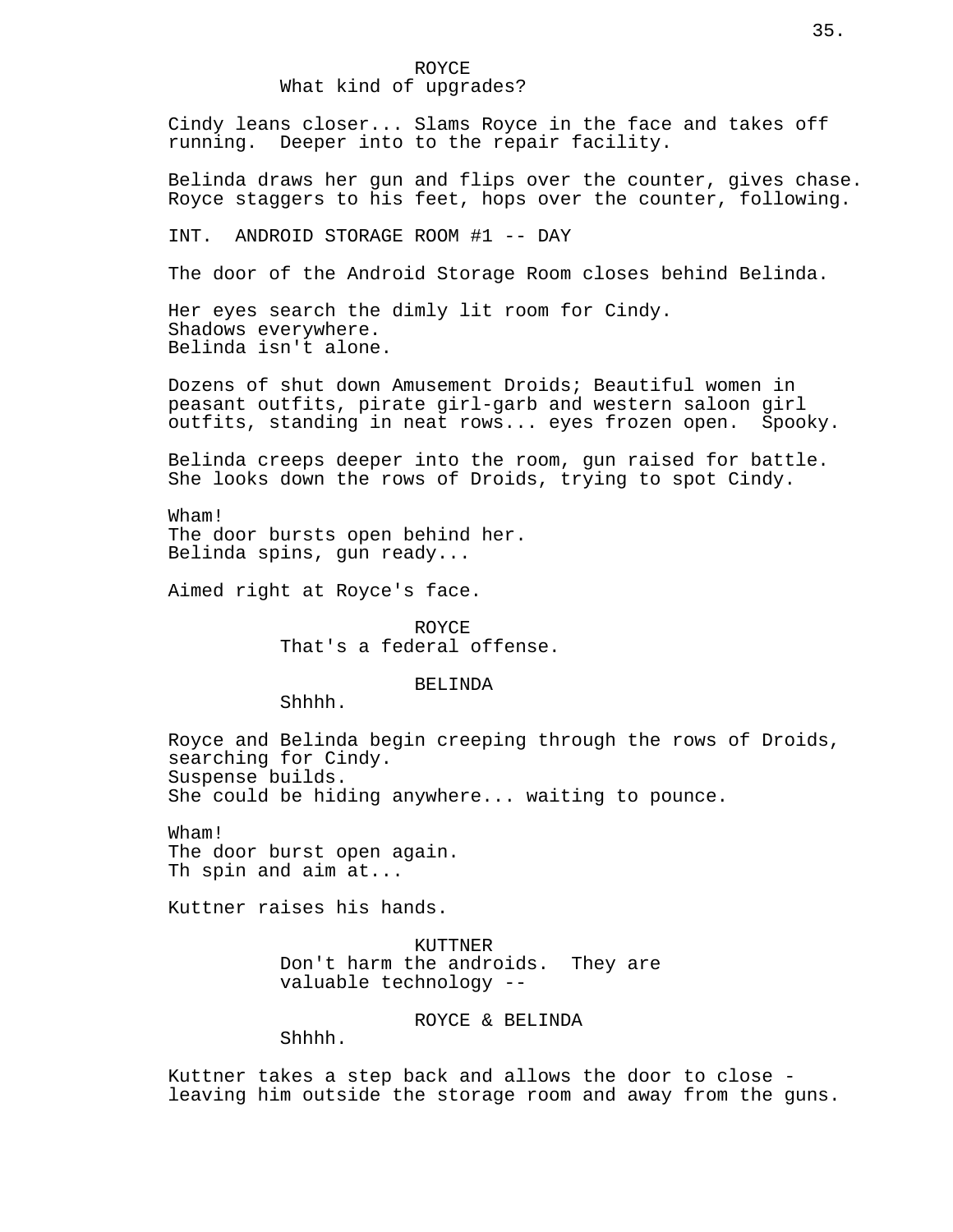Royce and Belinda continue searching the storage room, creeping down the rows of androids. Suspense builds.

Royce moves between two rows of Droids. A hand touches his back and he spins... Just a shut down android.

## ROYCE I just want to talk to you.

Royce hears a sound to his left - a beep - and spins.

A dozen blank faced Droids stare at him... None of them are Cindy.

Belinda creeps deeper, surrounded by blank-eyed Droids. She hears a beep from somewhere in the crowd. Aims her gun.

Royce moves toward the beep...

WHAM!

Cindy attacks from between two rows of Droids. Punching Royce in the back before disappearing into the sea of Droids again.

#### ROYCE

Shit.

Royce searches through the shut down Droids.

ROYCE Talk to me, I won't have you shut down. Just tell me about Doc Zelazny.

#### BELINDA

You see her?

Royce shakes his head. A beep echoes.

## WHAM!

Cindy attacks, knocking the tazer from Royce's hand. It skitters across the floor.

She jumps onto Royce's back, hooking an arm across his neck. Strangling him. Royce is turning blue.

Belinda looks across the sea of androids - but can't see Royce and Cindy fighting.

#### BELINDA

Royce?

No answer. A shoe squeaks. Belinda moves toward it.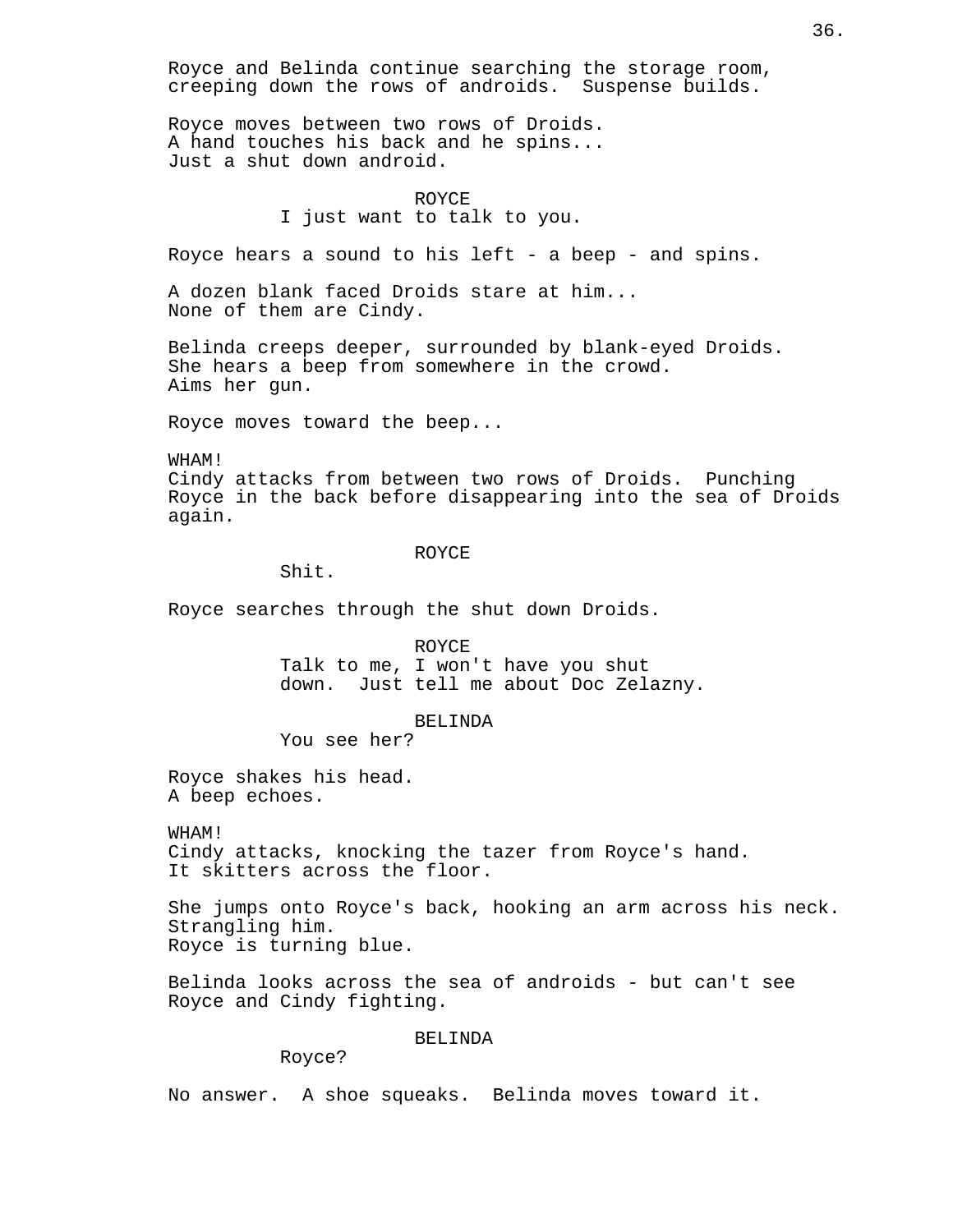Royce flips his head down quickly, throws Cindy off of him.

Cindy flies off of him, rolling gracefully between the droids. Lands on her feet, charging at Royce!

Royce fakes right, moves left... Cindy corrects course, swings one lovely leg at Royce's head. THWACK! Royce is almost knocked down. He swings, throwing a punch at her face.

Cindy anticipates the punch, blocking it. Royce throws a combination of punches and kicks... Cindy smiles as she effortlessly blocks each move. Like ballet - she's always there to block his swings.

Cindy is kicking Royce's ass!

Belinda weaves through the maze of a androids, following the sounds of hits and counter-hits.

## BELINDA

Royce?

She breaks through in time to see Cindy gracefully block Royce's kicks... then flip over his head acrobatically, landing behind him and squeezing her arm over his throat again.

Belinda aims her gun - but Royce is in the way.

#### BELINDA

You're blocking my shot.

Royce grunts in response and tries to spin Cindy around to Belinda's gun. Doesn't work. Instead, he just spins around so that he's facing Cindy. She kisses him... Then lets go and slams him twice in the face.

Royce flies into Belinda. They spill into the androids, bowling a few over.

Cindy beeps at the androids before cart-wheeling to the door. The other androids begin beeping and squirming - limbs tangling with Belinda and Royce.

Royce scrambles through the beeping androids for his tazer. Belinda pushes androids away, raises her gun... Cindy pops to her feet at the door and starts running. Belinda fires twice. But Cindy is gone - door swinging shut behind her.

> ROYCE You're wasting bullets.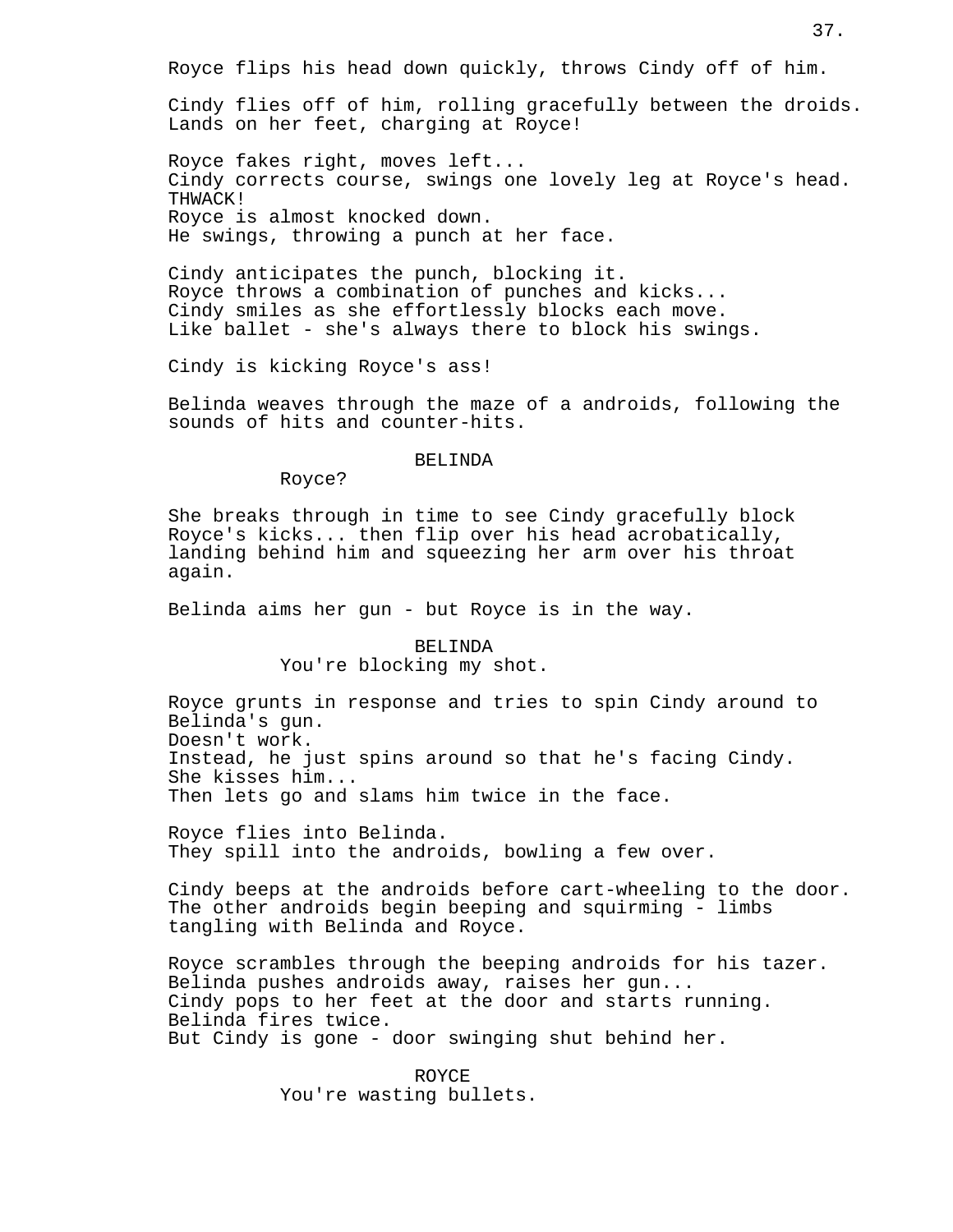An android beep-bops near Royce and he SLAMS it in the face.

ROYCE Shut the fuck up.

Joins Belinda at the doorway... Where she's examining a milky puddle.

BELINDA

Looks like I hit her.

ROYCE

Unless you hit the CPU or the neurologistics core, you won't even slow the thing down. Need one of these.

Royce pulls out his sleek futuristic gun.

INT. MAZE OF HALLWAYS -- DAY

Belinda & Royce follow the milky trail down the endless hall. Both have guns drawn.

Belinda continues down the milk trail, Royce pops open the first door they pass and looks inside.

INT. ANDROID STORAGE ROOM #2 -- DAY

Dozens of shut down androids standing in neat rows... Eyes frozen open. Spooky.

No milk on the floor inside.

INT. MAZE OF HALLWAYS -- DAY

Royce lets the door swing closed in time to see Belinda disappear around a corner. Instead of racing to catch up, he carefully opens every door in the hallway and looks inside.

INT. ANDROID STORAGE ROOM #3 -- DAY

More shut down androids - dead eyed.

No milk on this floor, either.

INT. MAZE OF HALLWAYS -- DAY

Royce gets to the corner, no idea what's on the other side. Spins the corner...

INT. MAZE OF HALLWAYS -- DAY

A figure in the shadows springs to its feet in front of him. Points something at him!

Royce can't get his gun up fast enough.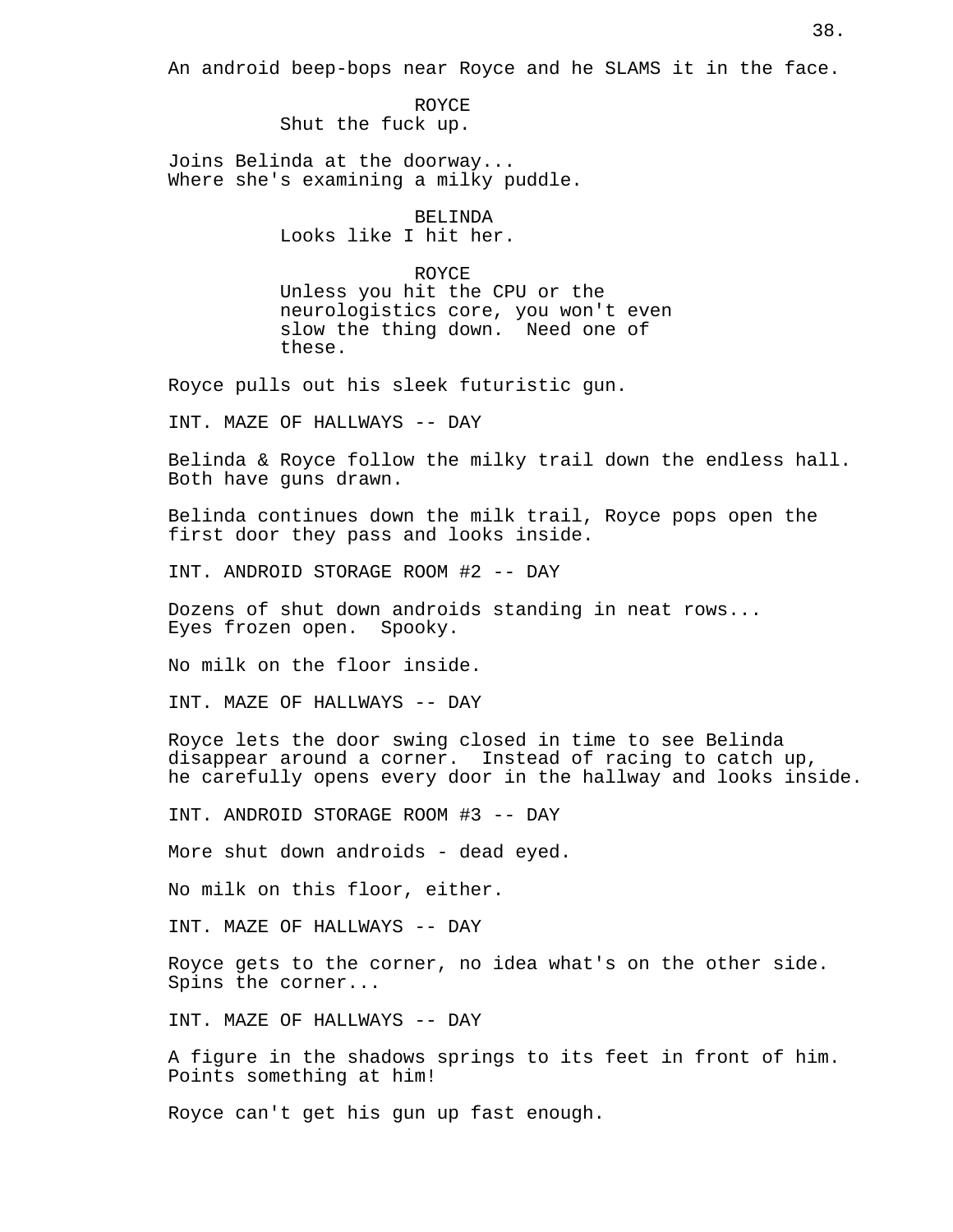#### KUTTNER

You hurt her.

The technician pushes his milk-covered finger at Royce.

ROYCE It was a bad robot. Now get out of my way before I hurt you.

Royce pushes past him, continues down the hallway.

KUTTNER Please don't hurt her any more.

Royce sees Belinda at the far end of the hallway stop.

BELINDA You coming, Royce?

ROYCE Right behind you.

Belinda takes the corner... out of sight. Royce checks every door along the way.

INT. ANDROID STORAGE ROOM #4 -- DAY

More androids frozen in place, staring into space.

No milk on the floor here, either.

INT. MAZE OF HALLWAYS -- DAY

Royce follows the milky trail around the corner...

INT. MAZE OF HALLWAYS -- DAY

Royce sees Belinda at a door near the end of the hall. Stopped. Hand raised. She gestures quietly to Royce.

Then slides through the door.

Royce continues down the hall, not stopping at each door. Follows the milky trail to the door Belinda entered. That's where the milky trail seems to go. A big milky hand-print on the door - Cindy's.

But Royce bends down, studying the trail. It seems to double back from the hand-print door to a door across the hall.

Royce enters the room across the hall, gun ready.

INT. ANDROID STORAGE ROOM #5 -- DAY

The closes loudly behind Royce.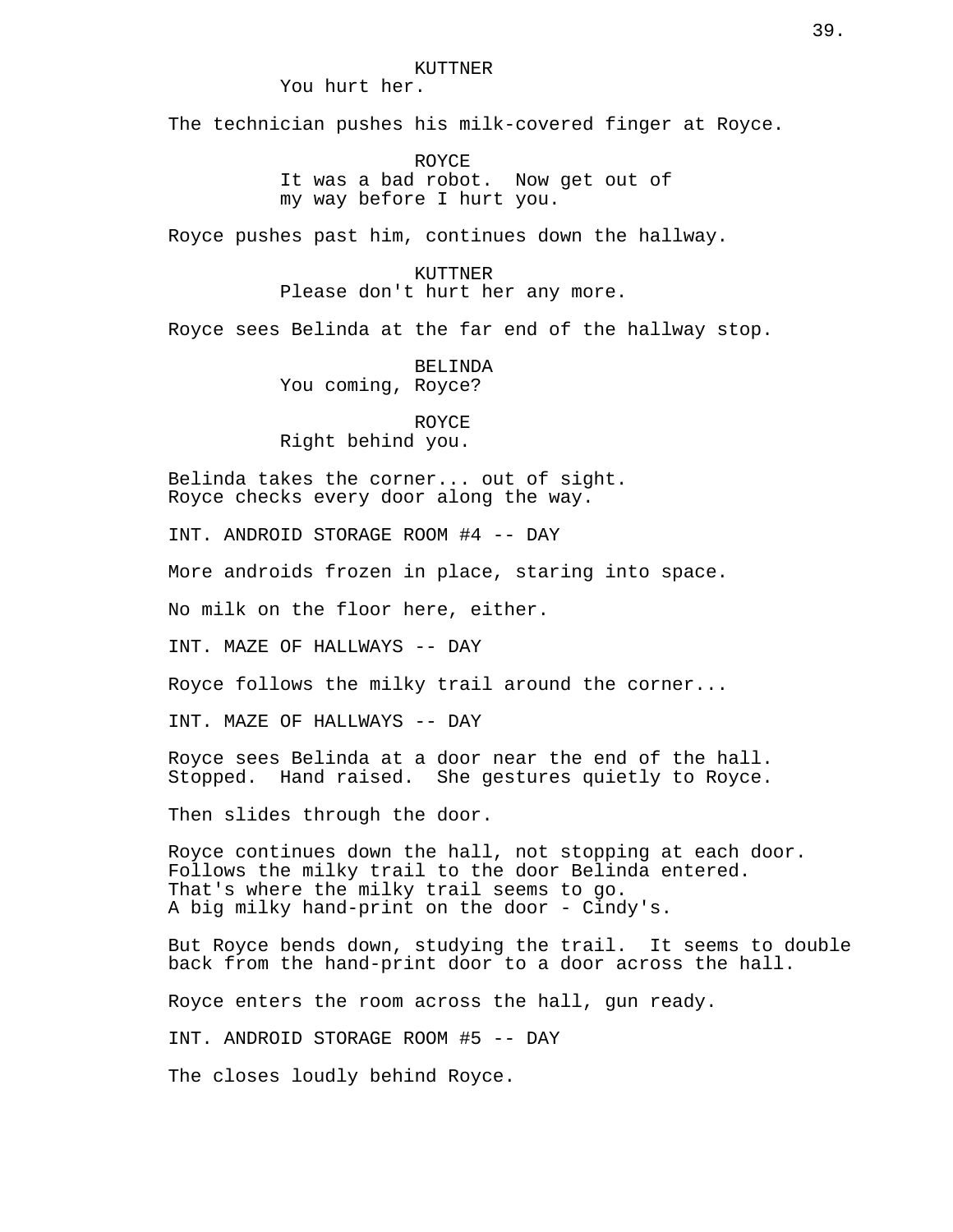His eyes search the dimly lit room for Cindy. Shadows everywhere. Dozens of shut down androids in neat rows... eyes frozen open. Spatters of milk on the floor.

## ROYCE All I want to do is talk.

From somewhere deep in the room, three beeps... Echoed by every other android in the room.

Royce creeps deeper into the room, gun raised for battle. He looks down the rows of androids, trying to spot Cindy.

INT. ANDROID STORAGE ROOM #6 -- DAY

Across the hall...

Belinda creeps between the rows of androids, gun ready. A noise behind her. She spins, hitting one of the androids. It beeps...

Causing all of the other androids in the room to beep thrice.

Belinda aims her gun from android to android. Where is Cindy hiding? Belinda looks from face to face for Cindy.

INT. ANDROID STORAGE ROOM #5 -- DAY

Across the hall...

Royce is deep in the sea of androids. Surrounded by blank faces. Looking for Cindy's face. After checking each face, he moves to the next - thorough. A pair of panties on the floor - Cindy's.

> ROYCE I know you're in here somewhere. Just step forward. I won't harm you.

He comes to the last row, looking from face to face. None are Cindy. How can that be?

Wham! The door blasts open - Cindy escaping!

Royce starts after her, but the androids all beep and twist blocking his way. He fights through the tangle of androids...

INT. MAZE OF HALLWAYS -- DAY

Belinda bursts out the door to room #6, sees someone running at the far end of the hallway... fires her gun again and again. Fires it until it clicks dry.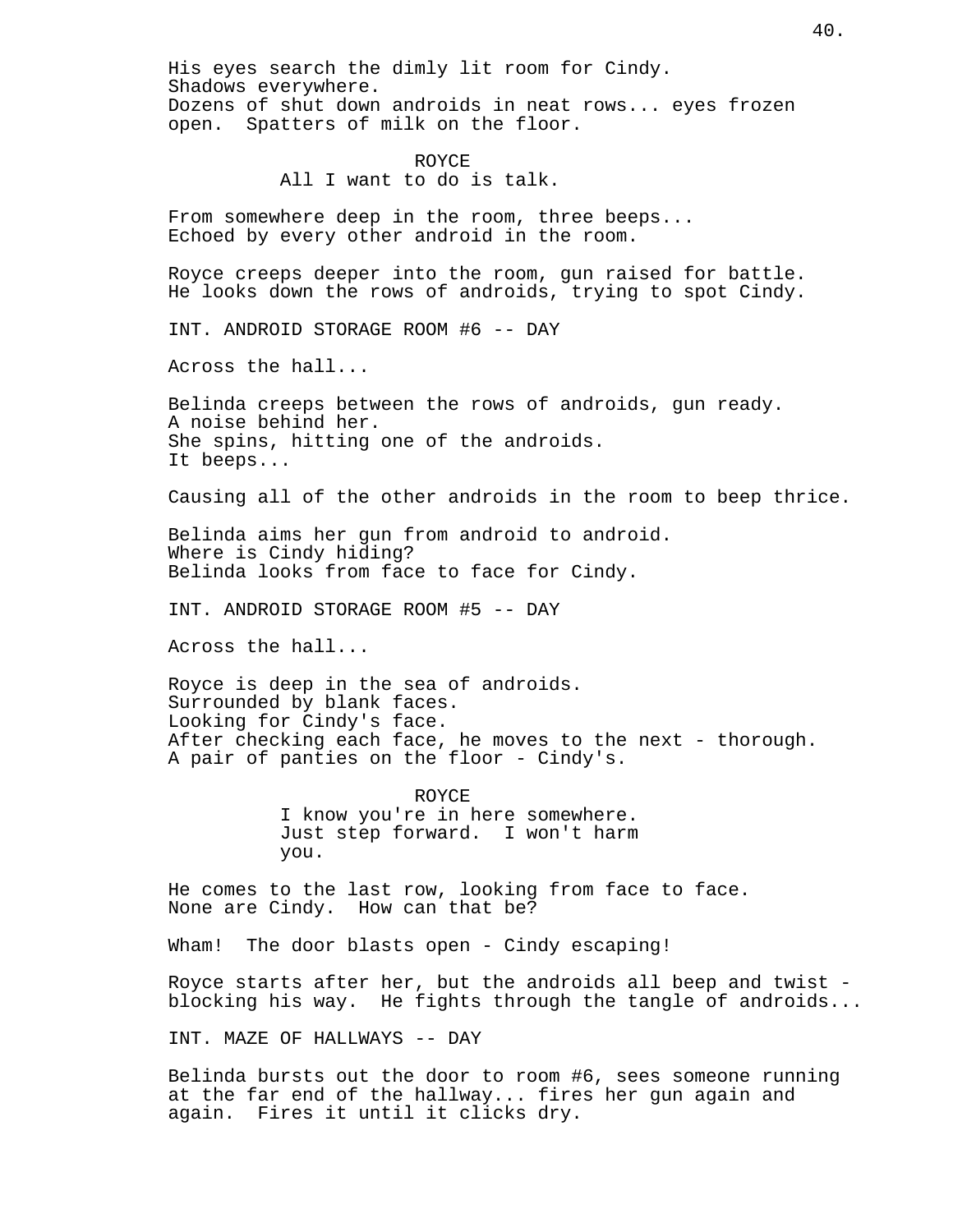Hitting the runner with every single shot. The runner drops to the floor - dead.

Royce blasts out the door to room #5, gun ready.

Belinda spins, aiming at him.

ROYCE You don't need a partner - I get it.

She lowers her gun. Royce jogs to the body. Unmoving. Huge bullet holes - exit wounds - in its back. Bends down and touches it - cold. Dead.

Belinda steps up behind him.

ROYCE Nice grouping.

BELINDA

Thanks.

Royce turns the body over... It's KUTTNER the technician!

#### BELINDA

Shit.

## ROYCE

Got that right.

They look at each other - wondering what to do. Belinda pulls and evidence bag from her pocket for her gun. A voice inches away startles them.

> KUTTNER I told you not to hurt her.

Belinda and Royce spin to see Kuttner standing behind them. Then Kuttner sees himself dead on the floor.

## KUTTNER

Oh shit.

When Royce looks at the body, there's a pool of milky fluid seeping onto the floor. The body is wearing a different shirt than Kuttner - kind of frilly. Different trousers, too. And no shoes.

### BELINDA

Who is this?

Kuttner takes out his pocket computer, runs the reader end over the android's arms. The computer beeps, shows a picture.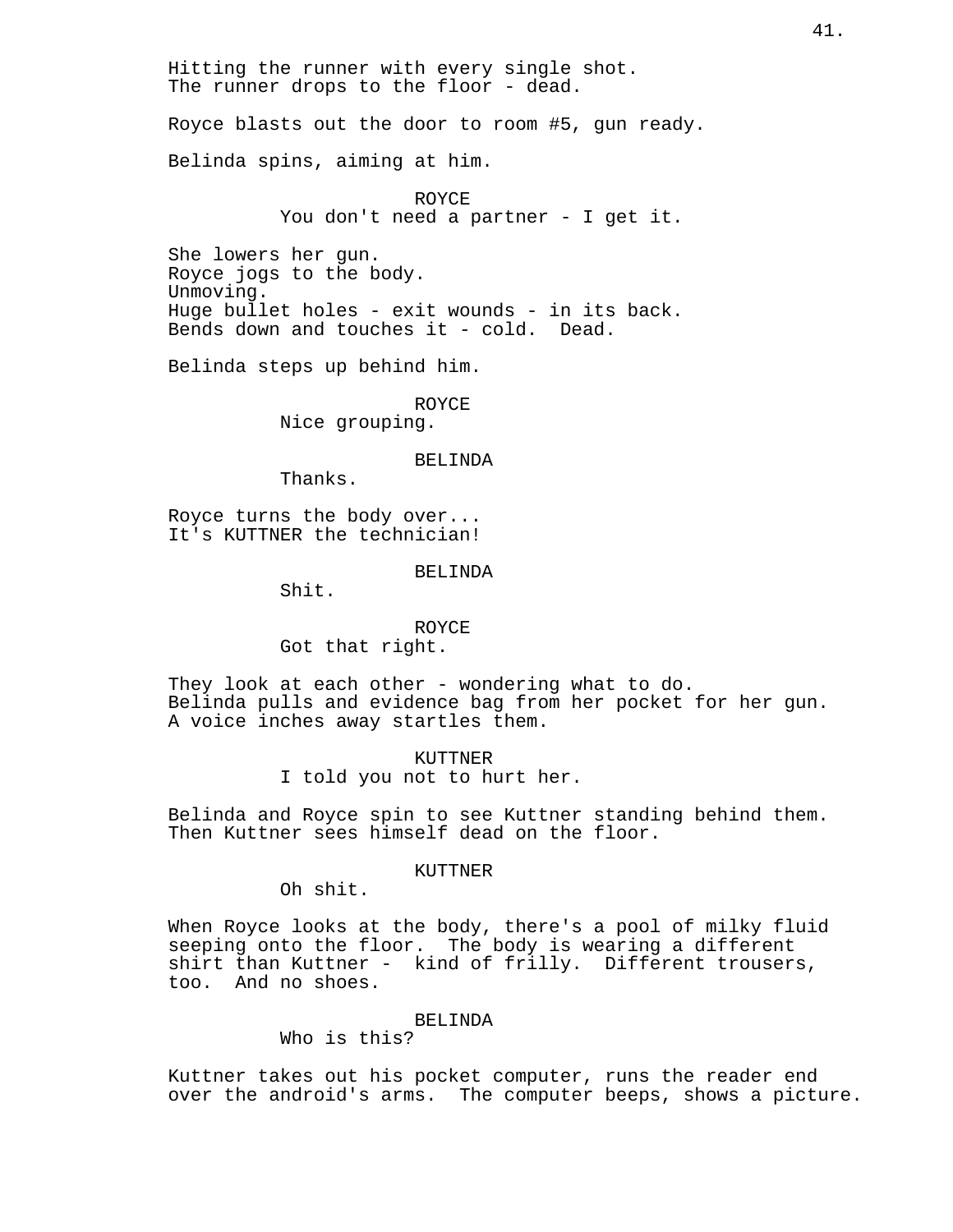ROYCE How is that possible?

KUTTNER Liquid Skin technology.

The body changes from Kuttner back to Cindy. Kuttner strokes her as he clips her arms and legs together for transport.

## BELINDA

Huh?

#### KUTTNER

Zelazny latest. He came up with a psuedoskin that can change shape. The android can customize their appearance to fit the individual's taste.

## ROYCE

In English.

Kuttner pulls the android back to the repair shop. Royce and Belinda follow.

#### KUTTNER

Say you've done your Pirate Battle and you've got a thing for classic female pop stars, so you want to be pleasured by Brittany Spears. The droid's skin changes and she BECOMES Brittany Spears.

ROYCE Who the hell is Brittany Spears?

KUTTNER Before your time.

ROYCE Why did it run? Zelazny remove the inhibitor chip while he was in there?

They enter the repair shop.

INT. ANDROID REPAIRS -- DAY

Kuttner puts the Cindy unit on the repair table, opens it up.

> KUTTNER Let's see if there's an artificial intelligence chip in here --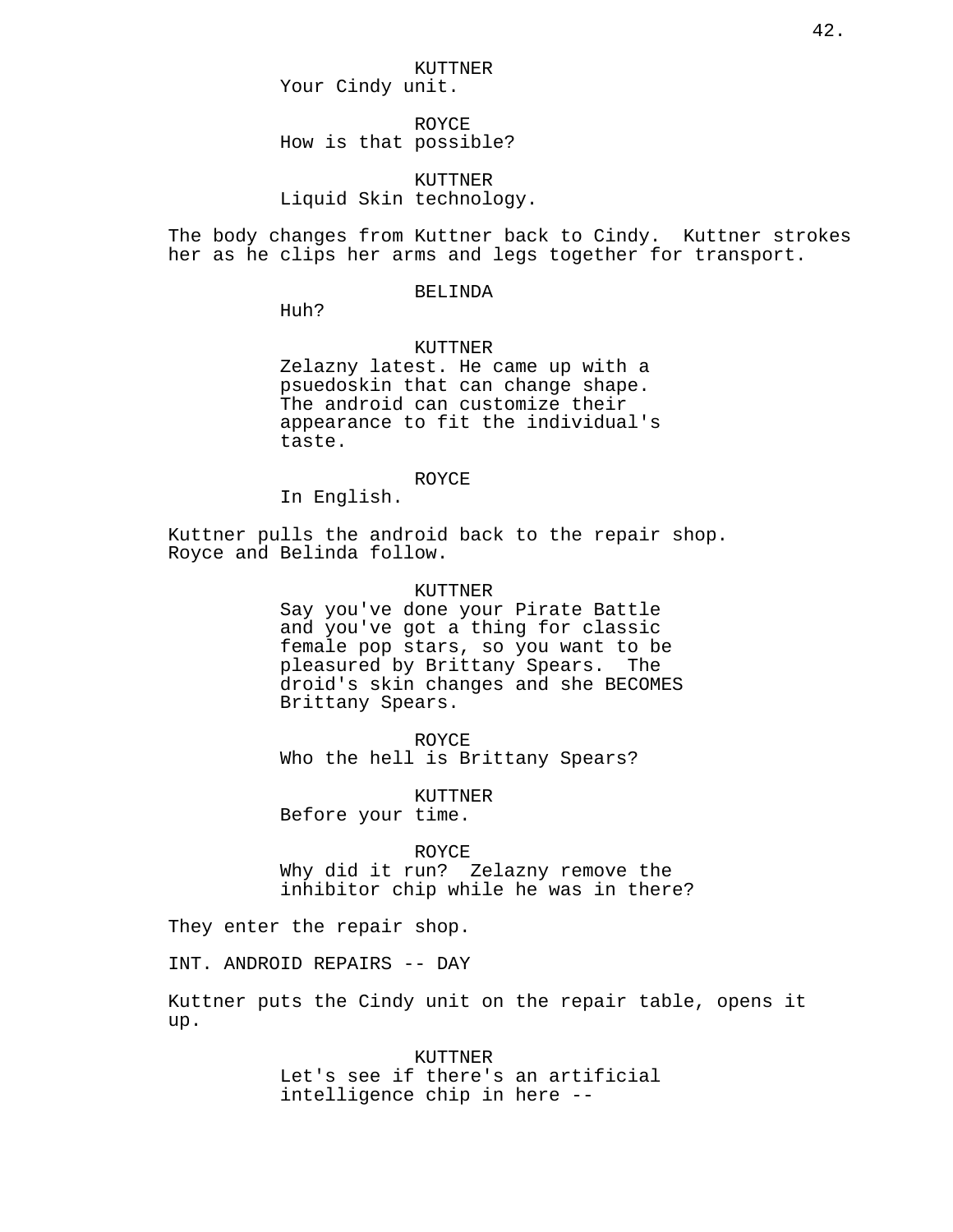The computer beeps. Kuttner stops, turns to the computer.

KUTTNER One of your units just shipped.

BELINDA Must have taken it to shipping/receiving before he was killed.

ROYCE Where's it going?

KUTTNER Our appliance warehouse in Maryland.

BELINDA

Let's go.

#### ROYCE

Where?

Royce and Belinda leave the repair shop.

INT. TRUMBULL INDUSTRIES - LOBBY -- DAY

Belinda and Royce stop in front of the giant Trumbull Industries logo and the reception desk.

> ROYCE Maryland's a few feet out of your jurisdiction, isn' it?

BELINDA I'm following an active lead in the investigation of a murder.

ROYCE Let's get this straight, I don't need a partner, I don't need an assistant, I don't need a friend.

BELINDA We can work with each other or against each other, right?

Royce shakes his head and starts out of the building.

The brown haired Philip tries to stop him.

PHILIP Excuse me, sir, but ---

Royce hits him with the tazer, dropping him, leaves. Belinda a few steps behind.